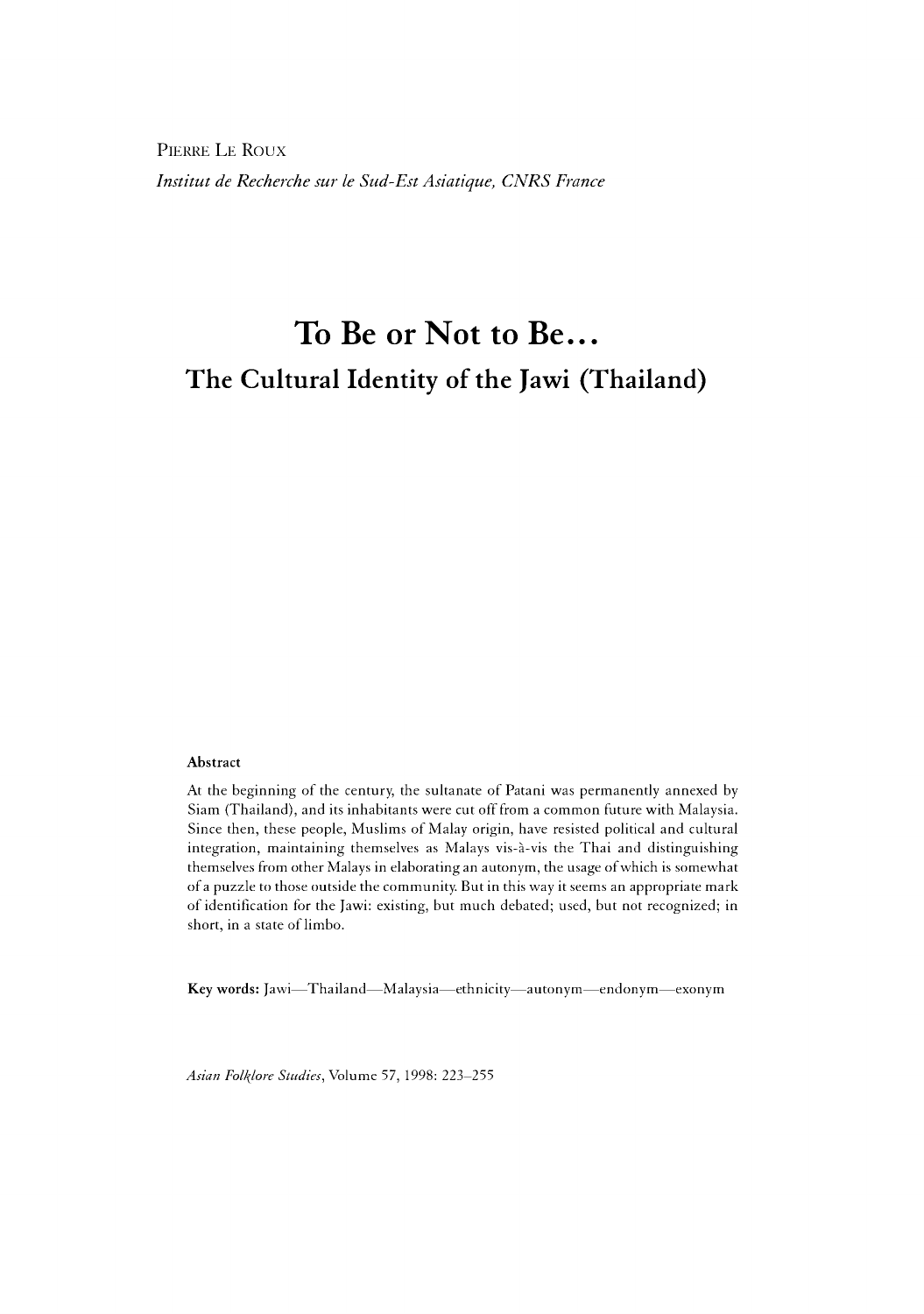A national unity can be achieved through a diversity of ethnic groups. No cultural group would submit to a process of integration that would eventually lead to the loss of its valued identity. SURIN PlTSUWAN, *Islam and Malay Nationalism*

T THE SOUTHEASTERN EXTREMITY of peninsular Thailand there are<br>four provinces whose inhabitants, about two million people, make<br>low the Muslim religion, and represent four-fifths of the Muslims of T THE SOUTHEASTERN EXTREMITY of peninsular Thailand there are four provinces whose inhabitants, about two million people, make  $\blacktriangle$ up close to 4% Thailand's population. They are of Malay origin, fol-Thailand. They are the second-largest minority after the Chinese, and call themselves the "Jawi." These provinces are Pattani, Yala, Narathiwat, and Satun. The first three constituted, until not too long ago, the famous sultanate of Patani,<sup>1</sup> which was one of the most important trading crossroads of Southeast Asia in the sixteenth and seventeenth centuries.

As WELCH and MCNEILL (1989, 28) point out, the oldest Thai or European documents on the area refer to this Malay and Muslim sultanate, calling it "Patani," while the Chinese chronicles use other names (Lang-hsichia, Lang-ya-ssi-chia, Lang-chia-shu, or Lang-ya-hsiu) which are equivalents of the Malay name Langkasuka and lead us to believe that the region of Patani succeeded the kingdom of this name. As P. WHEATLEY (1980, 265) said:

Many of the perplexities which we have noted in these pages may well prove permanently insoluble, but enough has been salvaged from obscurity to show that Langkasuka, a kingdom of considerable importance during the first fifteen hundred years of the Christian era, was situated in the vicinity of modern Patani. Emerging as an entity early in the period of Indianization, it persisted through the vicissitudes of peninsular history until early in the sixteenth century when it mysteriously disappeared, leaving only a legendary name to peasant mythology.

This belief is supported by archaeological excavations that have been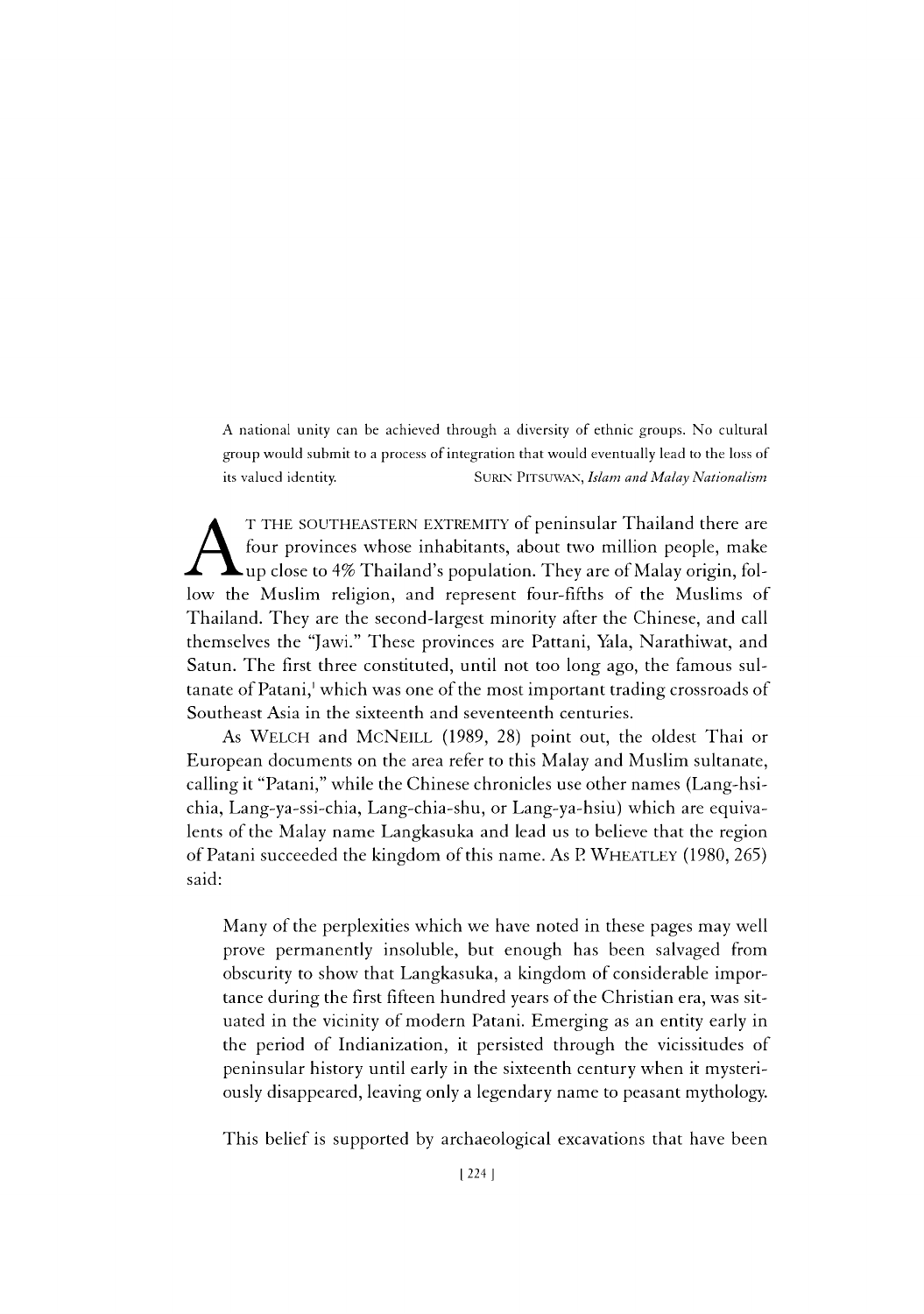undertaken in the province of Pattani, at an area called the "Yarang Complex": a group of three excavation sites and about thirty other grave mounds covering a surface area of twelve square kilometers that is situated about fifteen kilometers from the present town of Pattani (the oldest remains discovered date from approximately A.D. 1050—1300 ).

# HISTORICAL BACKGROUND

The sultanate of Patani was long a favored point of crossing and commerce. The Thai clashed with the Malay sultanates in their push towards the south in the thirteenth century. Later, the Dutch, English, French, and Portuguese jousted for influence in the area. Patani was annexed by King Rama I at the termination of a victorious campaign in 1785, together with the sultanate of Kedah "and its dependencies," and the sultanates of Kelantan and Trengganu. The Siamese regarded this annexation as a regularization: they had considered the sultanate of Patani as their vassal ever since the first Siamese conquests on the peninsula in the second half of the thirteenth century. In reality, after these annexations, the Malays maintained almost total independence. But from 1791, Trengganu and Patani were handed over to the kingdom of Songkla, and Kelantan and Kedah to the kingdom of Nakhon Sri Thammarat. This gave rise to immediate revolts in Patani. A Malay governor and a few Siamese administrators were installed in place of the sultan but, Songkla proving incapable of exerting real authority, the governor himself revolted against Siam in 1808. Bangkok then decided to divide Patani into seven provinces: Sai Buri (first Selinong Bayu, then Telube, in Jawi), Pattani (Ttaning in Jawi),<sup>2</sup> Nongchik (Nochi' in Jawi), Yala (Nibong in Jawi), Yaring (Jamu in Jawi), Rangae (Tanyong Mah in Jawi), and Rahman (Koto Baru Mè in Jawi). But this decision was not sufficient to restore calm. Rebellions continued, just as in the neighboring sultanates. The rebellion of the sultan of Kedah encouraged the "seven provinces" to resist Siam, with the exception of Yaring, which was governed by a Siamese. In 1838, only four provinces participated in a new revolt, while those of Yaring, Pattani, and Sai Buri remained loyal to Bangkok. Kedah was also divided into four provinces and the sultan replaced by Siamese governors. Therefore, these Siamese possessions on the peninsula were, henceforth, much more dependent on Bangkok than the sultanates of Kelantan and Trengganu.

But Bangkok was obliged to give back the running of the provinces to the indigenous elites, and restored the sultan of Kedah to his throne in 1842, while the situation remained unchanged in Patani, where the princes showed themselves to be submissive.

The reign of Chulalongkorn (Rama V) upset the status quo. This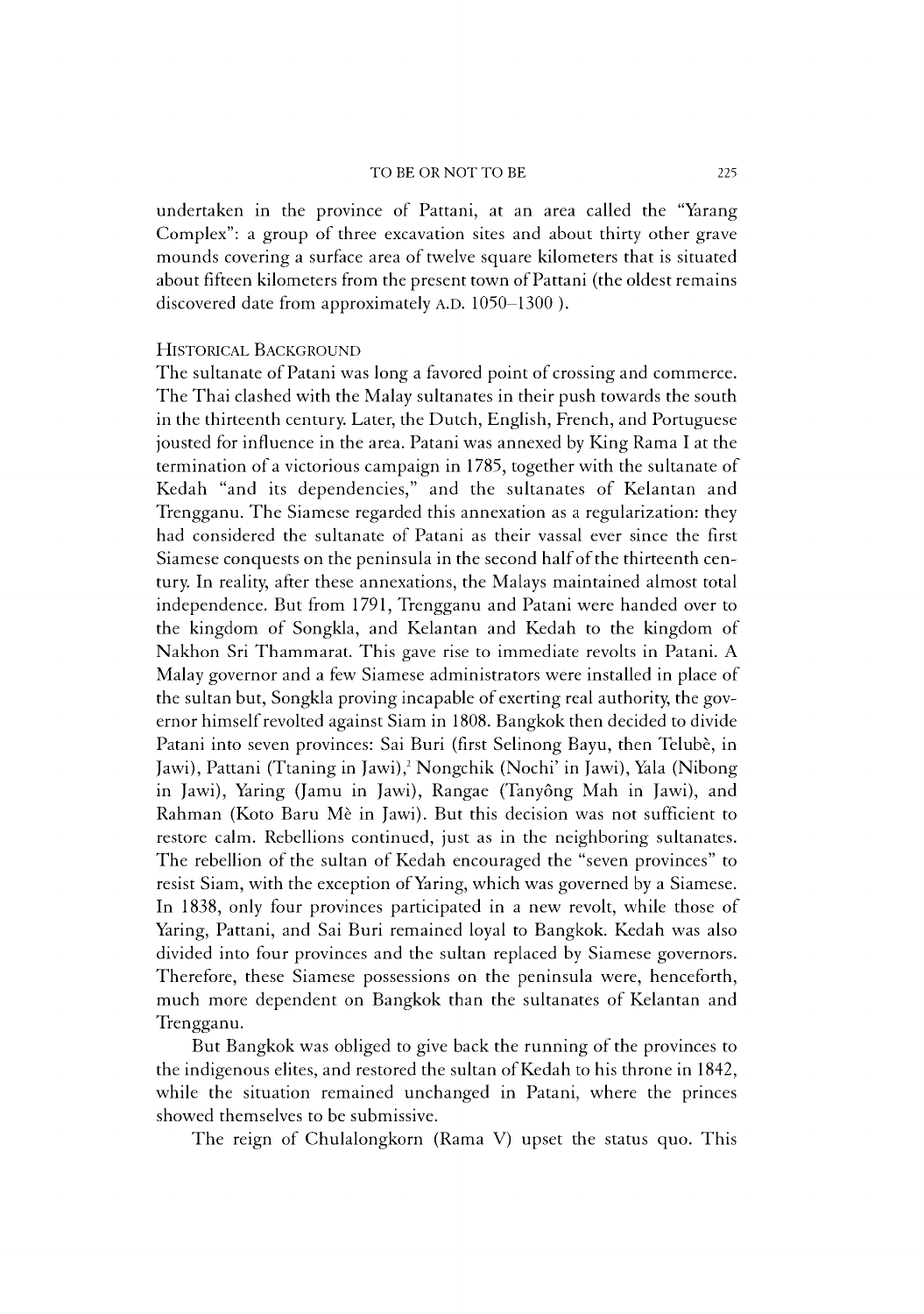Siamese sovereign, taken with modernism, announced a regime of direct administration and created a new territorial division— the *monthon*— and trouble started again in Patani. The sultan of Patani, Abdul Kadir, was imprisoned for two years and then released on the condition that he retire from politics. Henceforth, Kelantan and Trengganu were dependent upon the province of Phuket, while Patani and Kedah came under Nakhon Si Thammarat. Siam then became worried about the loyalty of its possessions because of the advance of French and English conquests.

The English influence in the Malay states brought a marked improvement in the conditions of life in comparison with those of the sultanates under Siamese control, provoking a significant emigration to the English possessions:

L'Angleterre possédant tous les points importants de la presqu'île, il ne lui reste plus qu'à terminer sa conquête en annexant l'un après l'autre tous les petits royaumes de la péninsule.... Les seuls royaumes (Patani, Kelantane, Kemaman, Pahang) qui jusqu'ici se soient tenus a l'abri de l'envahissement anglais sont les tributaires de Siam\_\_Avant la fin du siècle peut-être, le dernier souverain malais aura perdu sa couronne.

(DE MORGAN 1993, 17)

Depuis dix ans que l'Angleterre est maîtresse à Pérak, le pays a été singulièrement transformé: des routes ont été créées, les rivières ont été rendues navigables, des tarifs ont été établis pour les transports... les impôts ont été légèrement diminués.... Grâce à ces améliorations [de l'Angleterre], la population s'est accrue d'une manière très notable; les Malais des royaumes voisins fuyant les pays gouvernés par les radjahs, viennent journellement se fixer dans le royaume de Pérak.... L'émigration des Malais de Patani vers Pérak est considérable. Pendant le séjour que j'ai fait dans Rahman, j'ai vu sans cesse des familles malaises descendre en radeau le fleuve Perak pour venir se fixer dans les environs de Kotah Tampan.... Les royaumes indigènes et ceux qui paient tribut au Siam sont encore gouvernés par les Sultans, leur état de pauvreté est indescriptible. Les voies de communication y font totalement défaut. Les impôts y sont levés au désir du souverain et la population y diminue d'une façon très notable surtout depuis ces dernières années. (DE MORGAN 1993, 12 and 17)

The decision to create the *monthon* Pattani was taken in 1906, and a high commissioner was named in place of the sultan. The seven provinces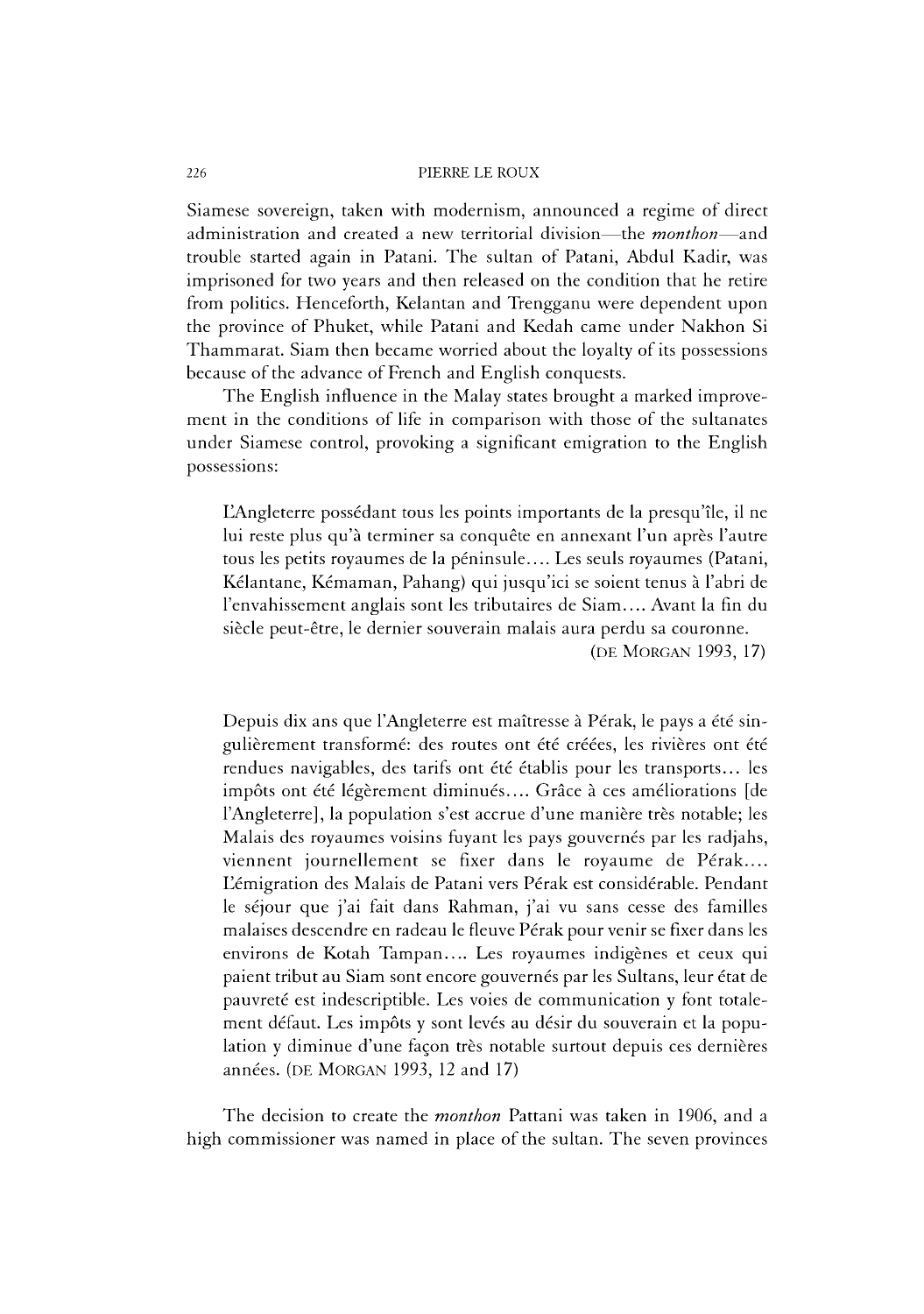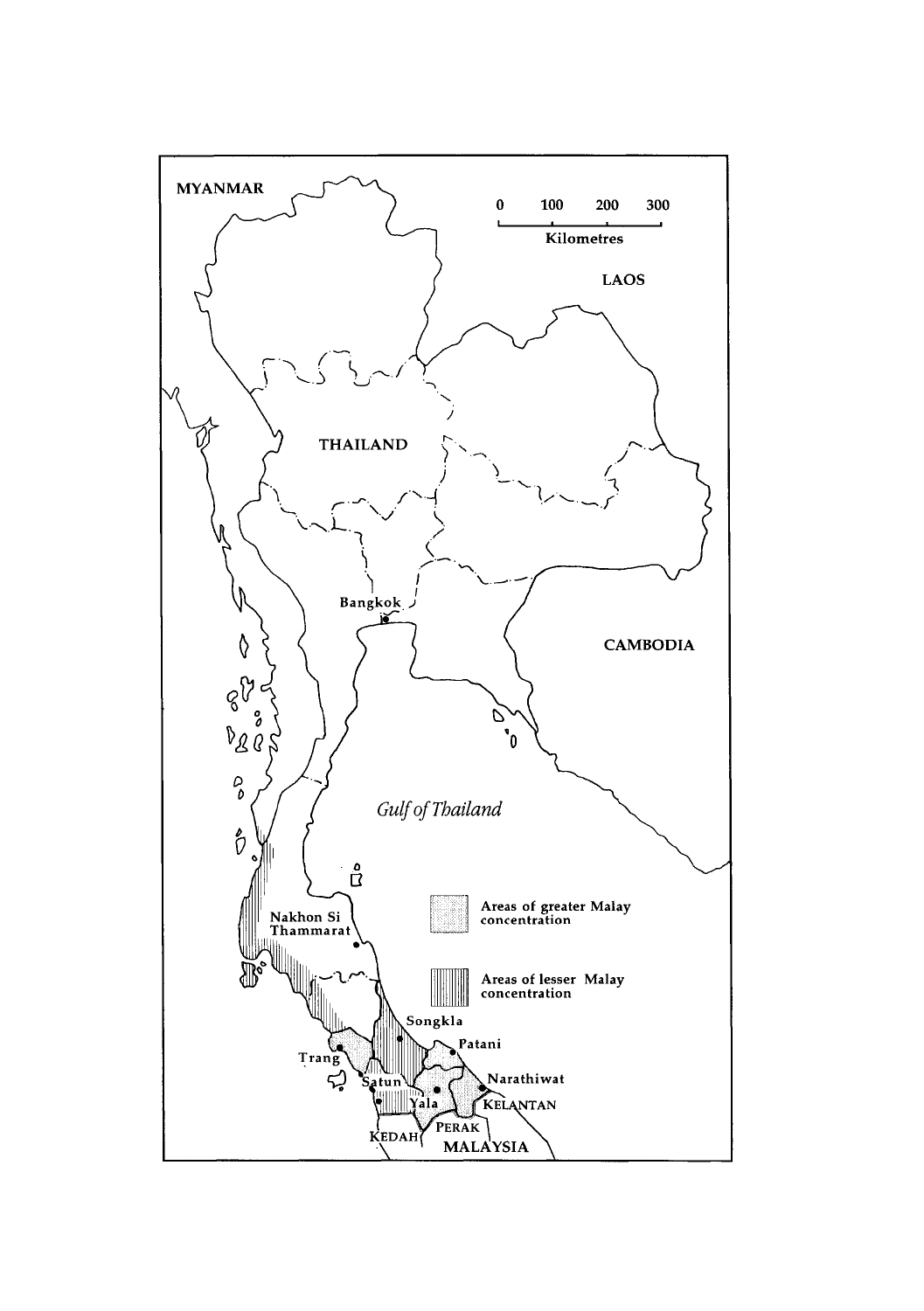were regrouped into four new ones: Yala (Yala and Rahman), Pattani (Pattani, Yaring and Nongchik), Sai Buri, and Narathiwat (formerly Rangae).

The advance of the English in Malaya stopped the southward advance of the Siamese. On 10 March 1909, the Anglo Siamese Treaty gave the sultanates of Kedah, Kelantan, Trengganu, Perlis, and the island of Langkawi to the United Kingdom (Kobkua SUWANNATHAT-PIAN 1988).

In exchange, the British recognized Siamese authority over the regions situated further north, including Satun (and also Patani, although the sultanate was not mentioned by name in the treaty).

The system of *monthon* was abolished in 1932 at the same time as the absolute monarchy was transformed into a constitutional monarchy. The four provinces of Pattani, Yala, Narathiwat, and Satun were, henceforth, incorporated into the provinces of Siam (see map on previous page).

Patani, and subsequently Satun, were thus the first Malay sultanates to be incorporated into the Thai nation, and the only ones to lose their status as sovereign states. The Siamese government immediately accelerated the replacement of the Malay elites by Siamese civil servants, making use of a "rule of direct administration." Movements for autonomy and independence emerged, all the more attractive because of the many governmental measures that clashed with the religious convictions of the inhabitants of the sultanate and rejected or even prohibited expression of their cultural specificity (notably in language and dress).

The first movement, quickly suppressed, was that of Abdul Kadir, the former sultan of Patani, who was installed in 1915 in Kelantan and who died in 1933. In January 1948, Haji Sulong, the charismatic leader of the Patani People's Movement for independence and president of the Islamic Council, was arrested for high treason. This was the signal for revolt by the Malays of Patani and the revival of a bloody guerrilla war. On 5 March 1948 GAMPAR (Gabungan Melayu Patani Raya), the "Movement for Great Malay Patani" was created, supported by the Malay Nationalist Party of Kelantan. In 1960, on the heels of Malaysia's independence and following the Indonesian example, the BRN (Barisan Revolusi Nasional), the "National Revolution Front"—called *pati bi* by Jawi peasants, from the English "Party B" appeared and salvaged the fragments of the anemic GAMPAR and presented a resolutely pan-Malaysian program. Its objective was to liberate Patani from the Siamese grip and to integrate it into the new Malaysian federation. The Thai routed the BRN with intense repression, confining it to terrorist action of negligible political importance. Founded in 1971 in Kelantan, the Barisan Nasional Pembebasan Patani (BNPP), or "Patani National Liberation Front," displayed a more Islamic character and aimed at creating a climate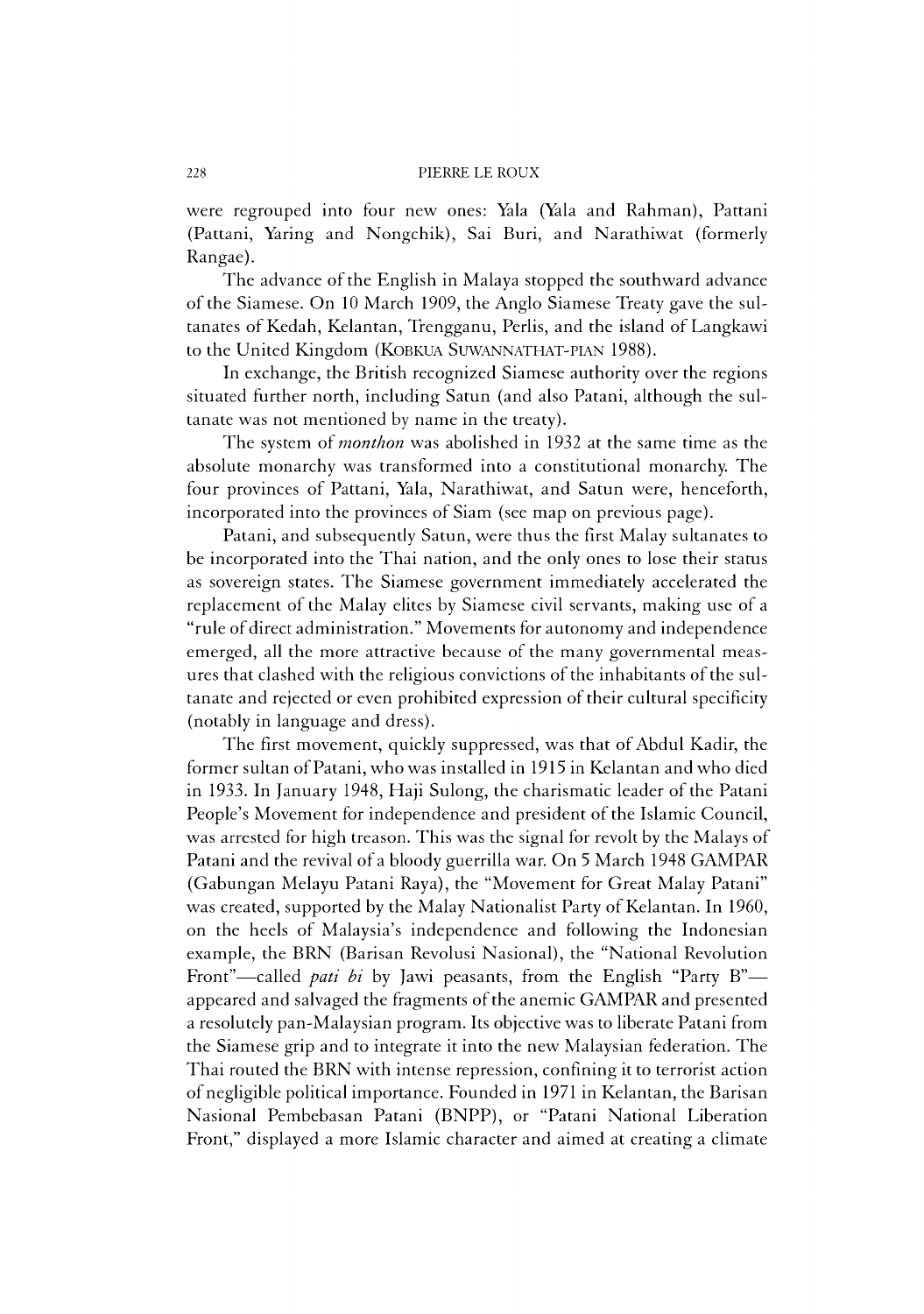of terror among the Chinese population and the Thai civil servants. Its fighting members were trained abroad. In 1967, the Patani United Liberation Organization (PULO) was founded in India. An office opened in Mecca in 1968, recruited members, notably among the numerous pilgrims coming from Patani. This movement, if it openly relies on the support of religion, remains no less faithful to the descendants of the sultans of Patani. Its armed branch, the PULA (Patani United Liberation Army), asserts its extremist position by military actions. Finally, in 1987, there appeared in Malaysia the PKRRP, or "Popular Revolutionary Commandos of Patani," of which the military arm is said to include two hundred students who trained in Libya and fought in Afghanistan. The fighters of all these movements are called *madu besi*, "iron bees," by the Jawi villagers, who do not differentiate between them by the name of their movement so much as by the name of their gang's local leader. As a result, fighters even in the same movement may be differentiated by the villagers.

Each of these movements, more or less moribund at present, has its own stronghold in the region. They have been radicalized and marginalized, and their numbers dwindle because of a military alliance between Malaysia and Thailand that provides for reciprocal rights of pursuit into each other's national territory, and because of a clever policy of pardon by the Thai authorities, who grant amnesty and offer land to all repentant rebels. The dwindling of the guerrilla armies is caused as well by the inability of these small groups to come to a durable understanding among themselves, and by the bad image of the sultans of Patani and the aristocrats or their hired henchmen who impose their tyranny— the word is not too strong— on the population. The small separatist groups, particularly the PULO, have similarly been guilty of much extortion and violence against the population that has resulted in a loss of their support. Moreover, the Malay movements have also fought against the troops of the Malayan Communist Party supported by, if not completely made up of, the Chinese minority. The PULO, which for a short time was very active, has, so to speak, disappeared from the political horizon. It is reduced today to an opportunistic amalgam having more to do with organized crime.

# MYTHS AND REALITY: A COUNTRY APART

Different mythic narratives about the origin of the name of the sultanate continue to coexist. The most widespread in the lowlands is this one:

A white deer appeared in the forest and started out on a walk punctuated by remarkable actions: the animal was magic. It disappeared on a very white sandy beach. The raja, aroused with curiosity, asked the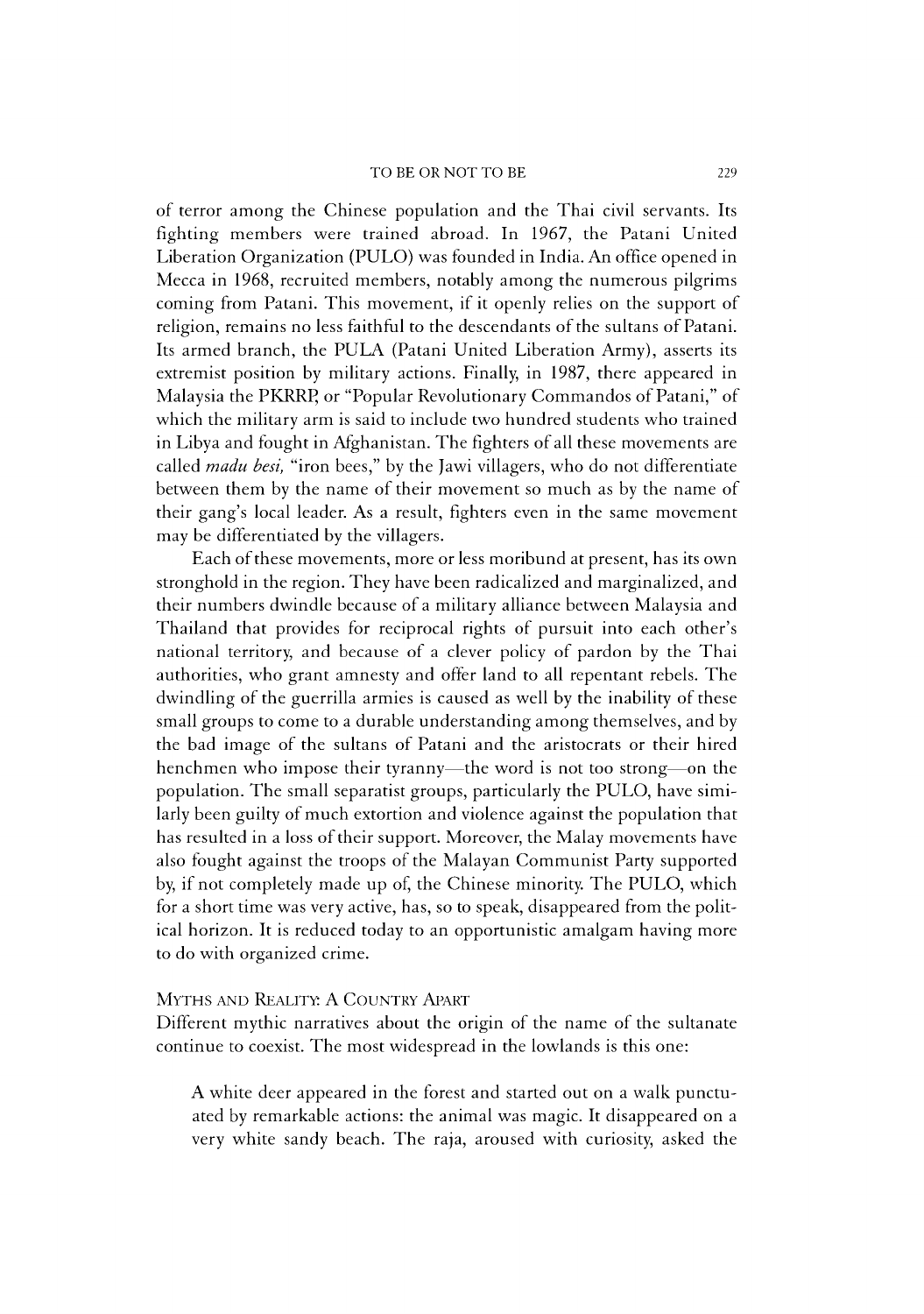frightened villagers where the animal was to be found. They answered that it had disappeared on "this beach, here" *\pata ni].* The king thus renamed the town, his capital city.

This version comes from a coastal village in the district of Yaring. But, in the villages of the highlands, in particular in Sai Buri, the animal is no longer a deer but a "white elephant with black tusks," and, contrarily, it appears on the beach and disappears in the forest (Le Roux 1994). The king names his town in the same way as is narrated in the above story. This myth still has prophetic value today, close to a messianic prophecy, since it is said that when the "white elephant with black tusks" reappears there will be a "holy war." The return of this elephant will herald the supremacy of the Jawi over the earth for forty years— the return of the golden age of the sultanate. When it disappears it is followed by the appearance of a Siamese naga<sup>3</sup> that will give the power once more to the Thai, for forty years. After that the naga will in turn give way to the Mahdi, the last prophet, for the ultimate cycle of forty years, portent of apocalyptic chaos and the end of the world. The myth is certainly of Hindu origin, but with a distinct Islamic overlay.

In these legends, the Siamese play a role that is not insignificant: the white elephant is, in fact, one of the symbols of Siamese royalty. Examples of reciprocal linguistic and cultural borrowing are numerous. Many Thai words are found in the Jawi language, although they are restricted to words that refer to administrative entities and units of measure. The relationships of the Jawi with the Thai, at least with the peasants of the Southern region their immediate neighbors— are good.

The language spoken by virtually the whole population in this region is very similar to Kelantan Malay, but with distinctive phonological particularities (ASMAH HAJI OMAR 1977). Most people have only a rudimentary command of Thai. The majority of Thai Buddhists in the south, on the other hand, do not know the language spoken by the original Jawi inhabitants. The Patani Malays call the language they speak, which is a Malay dialect, *baso Jawi,* while the Thai or Sino-Thai call it *phasa Jawi* in Thai, "Jawi language" (HEMMET 1994, 100).<sup>4</sup>

The expression "Patani Malay" (or "Malays from Patani") is misleading because it does not refer simply to speakers of the Malay language. The fact is that they use daily two languages— both of which are dialects, one of Malay the other of Thai. The Thai of the south, or Pak Tai, in fact speak a dialect (with numerous sub-variations) with seven tones (against five in standard Thai as spoken in Bangkok) (SMALLEY 1994). The Pak Tai vocabulary is strongly influenced by Malay and Chinese, but nearly 30% of its words are of Mon origin (HEMMET 1994, 101).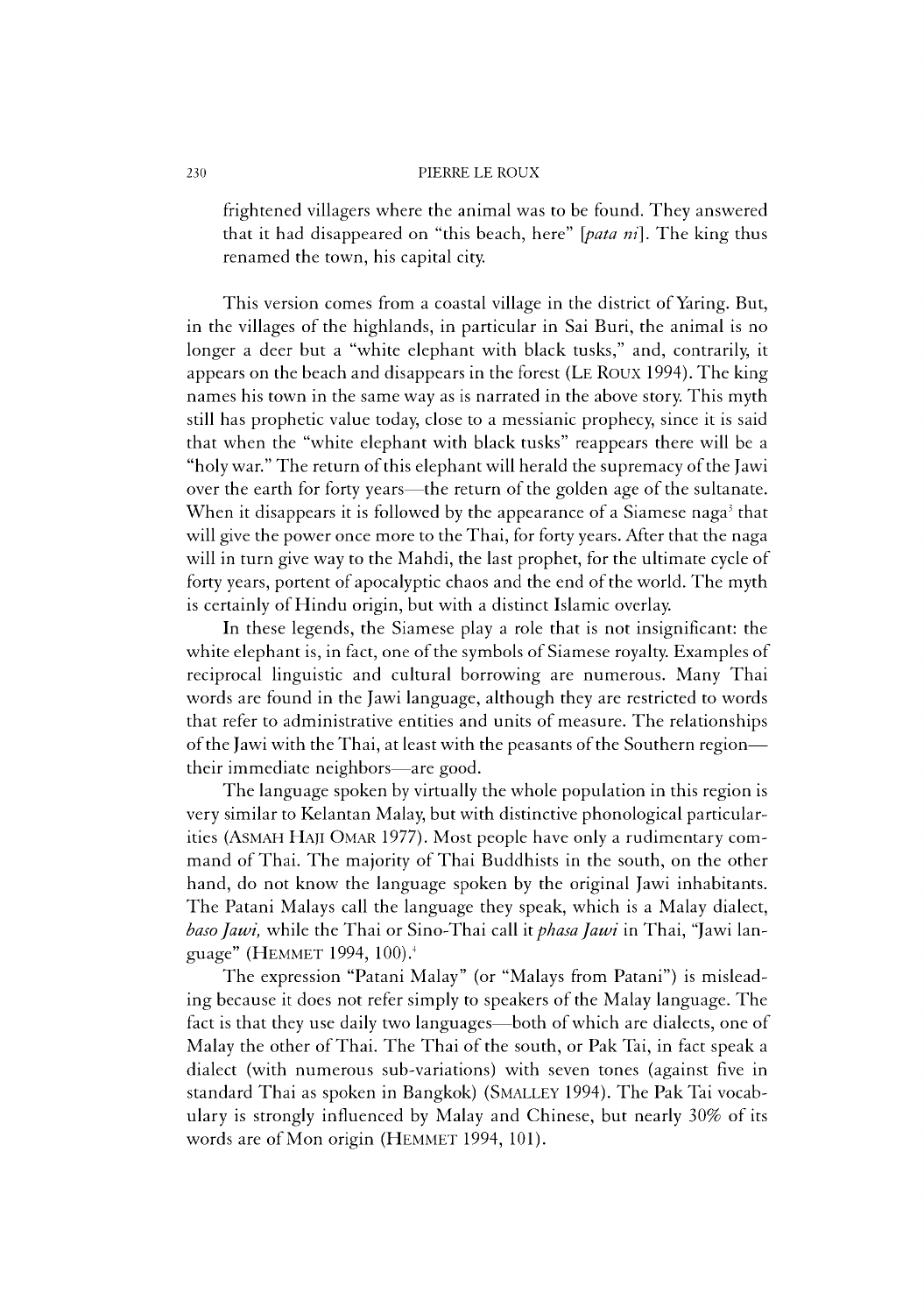The inhabitants of the region are certainly Malay, but they are in contact with the Indianized and Buddhist world, of which they carry visible marks. A fundamental specificity is proof of this.

The region of Patani is also linked with that of Kelantan (a border state of Malaysia), with which it has a common border, by political and historical vicissitudes, by language and culture, by the manufacture and use of characteristic houses and of the *pata' kera'* or *kole'* boats (boats with bifid bow and stern painted in vivid colors [CORTEZ 1996]), by the breeding of zebradoves *{Geopelia striata)* for singing competition, and by the making of *budu*— a salty fish sauce— which takes on the value of a mark of cultural identity for the Jawi.<sup>5</sup> Patani and Kelantan, as WINZELER (1985, 6) has pointed out, appear to be different from the other Malay regions:

The unique characteristics of Malay culture and language in Kelantan are noted today by Malay people from other regions of the country. Speakers of Malay from distant areas of the peninsula claim they cannot at first understand the Kelantan dialect, and that people here behave differently, have peculiar customs, and eat strange foods, in particular a smelly fermented fish sauce.... The various cultural characteristics which Malays of other areas attribute to the Kelantanese regarding language, food, magic, and sex are the common stuff of ethnic distinction; they indicate that other Malays perceive the Kelantanese as somewhat different, and slightly dangerously so.

Kelantan today may be an important state in the Malaysian Federation (ROFF 1974), but in the history of the two sultanates, Patani was more often the suzerain. Its inhabitants are legitimately proud of their origins and feel that they are distinguishable, if not different. They say, for example, that the Thai nationality (which includes a Buddhist connotation) is not sufficiently fit to represent them vis-a-vis the inhabitants of Kelantan or the other Malay states.

# TO BE MALAY IN THAILAND

After having neglected them for a long time, for the last few years Thailand has lavished capital investment on its Malay provinces and encouraged numerous aid programs for development, such as the replanting of rubber plantations. One may speak of an "economic take-off" since 1989, despite the fact that economic policy is often badly carried out and sometimes generates violent reactions because major improvements in the infrastructure are often not made. But the dynamic has been set in motion and the region of old Patani is without a doubt destined to remain part of the kingdom of Thailand.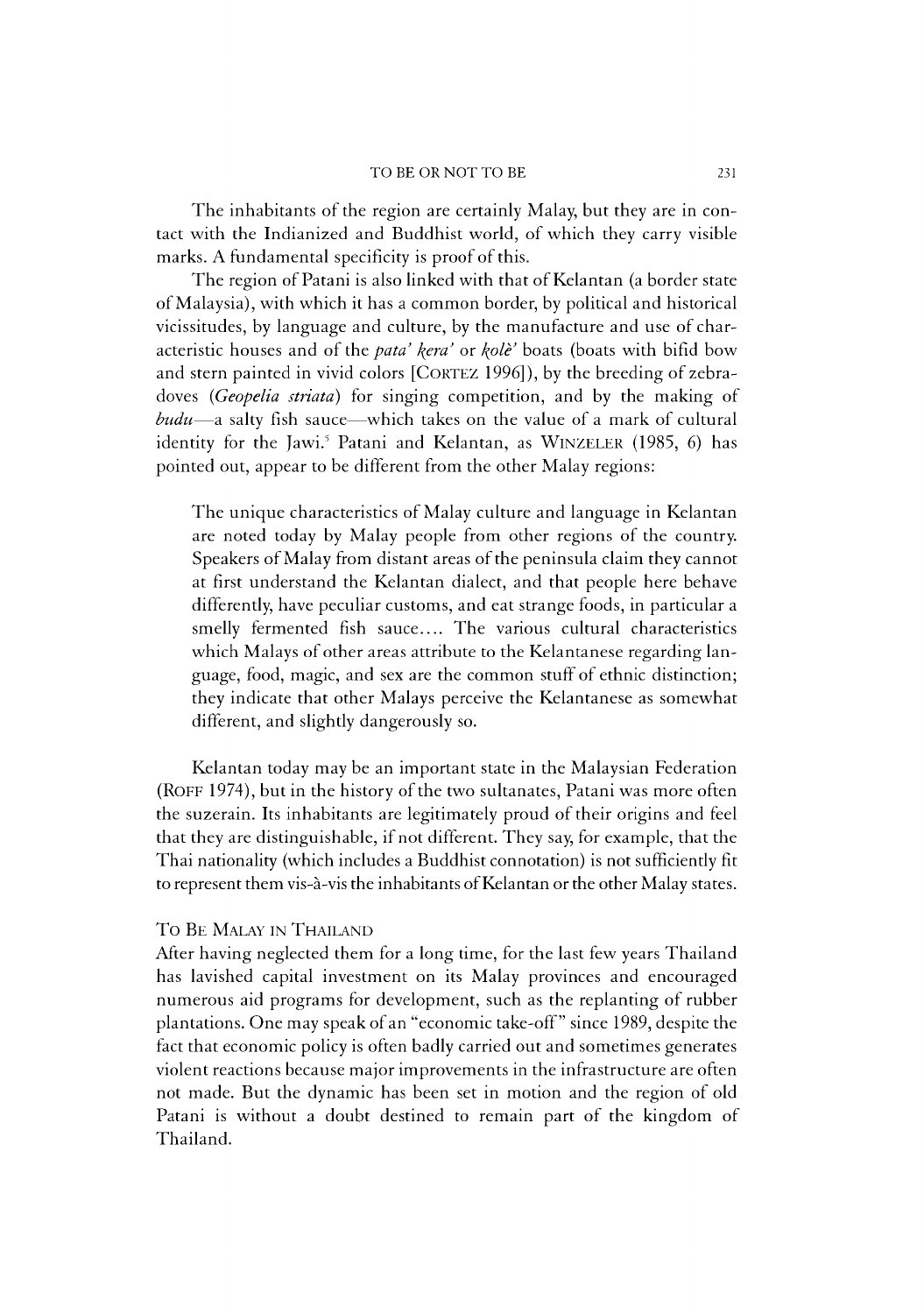The difficulty of being Malay Muslims within a Buddhist kingdom goes hand in hand with material and moral advantages in relation to the neighboring federation of Malaysian states: they can demand compensations on the basis of their cultural difference, or they can justify their way of life, which is a little more dissolute but less hypocritical than the one in puritan Malaysia.6 In short, the Malay population of Patani lives a life of acculturation that is the inescapable consequence of a policy of national assimilation. We can therefore no longer speak of a struggle for independence, unless a sudden upsurge happens, which is highly improbable.

The inhabitants of Patani, cut off from a common destiny with the other sultanates of the peninsula, have reoriented themselves around Malay cultural values that were in a way frozen in Patani for a long period, while they were changing everywhere else, especially after independence. The region of Patani today is a storehouse of traditions of the Malay peninsular world. Rice is still harvested with the traditional rice harvest knife. Invocations to the soul of the rice are recited before the harvest. Healers *(bohmo)* are still very active and traditional beliefs remain strong (Le Roux 1997). It is only in the recent past that a harsh and dogmatic Islam has engulfed this society that is abandoning, little by little, and no doubt definitely, its improvised role as cultural guardian. The inhabitants of Patani, in the past Malay (in the political sense), are now inhabitants of Thailand by territorial absorption; they are not yet Thai because of their remaining Malay (in the cultural sense); they are Muslims and, finally, they are Austronesians by language (their language is part of the Malayo-Polynesian group whereas Siamese belongs to the Thai-Kadai group). They belong to all of these worlds without fusing with any single one (see diagram on next page).

THE APPROPRIATION OF AN ETHNONYM AS A MARK OF CULTURAL IDENTITY It is vis-a-vis the Malaysians that the emergence of an ethnonym seems necessary— something like a substitute for nationality. The Jawi would say: *^ito jadi orè Jawi, orè Islè*, which means, "we are the Jawi (Malays of Patani in Thailand) Muslims."

The identity of the Jawi is undoubtedly more cultural than ethnic and is situated at the nexus of several large groups. This peripheral society exists only through an accident of nistory and as such does not actually constitute an ethnic group. The Jawi cannot claim to be different from other Malays as the Iban of Borneo differ from the Javanese, or the Jörai of Vietnam from the ancient Cham. In this sense, their ethnonym expresses the composite and complex "social space"? that is theirs but does not let us forget that they come from a rural society that, while a minority in Thailand, is a majority in other countries. To define the Jawi as a single integral part of the broad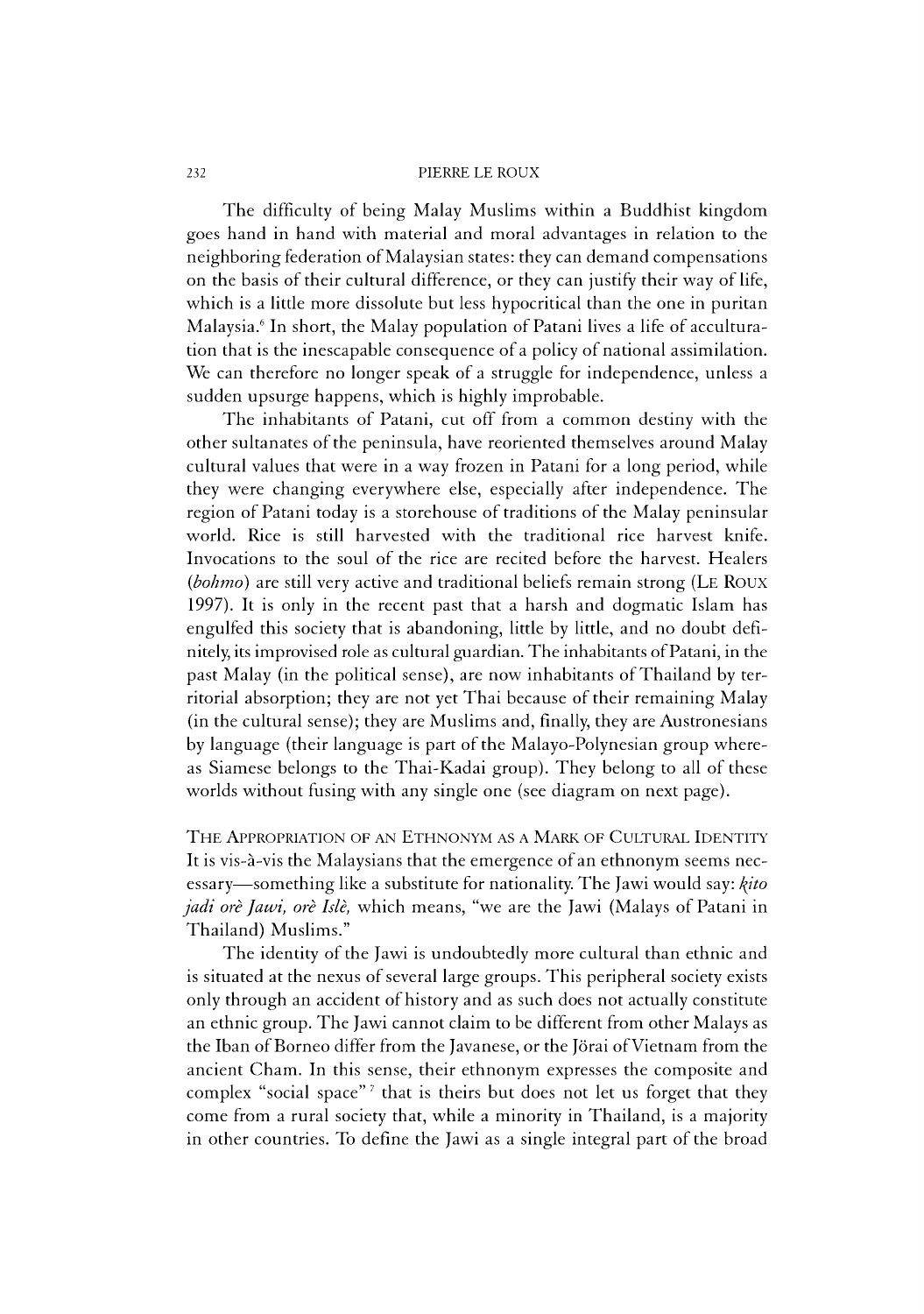# THE IAWI SITUATION IN RELATION TO THE LARGER CULTURAL

# ENSEMBLE OF WHICH IT IS A PART



#### LEGEND

The Jawi society is simultaneously part of several ensembles or groupings and it exists at the meeting point of these different ensembles, and only there.

# \* CULTURAL ENSEMBLES OR GROUPINGS

- 1.The Austronesian world (Muslim societies like the Bugis of Sulawesi, and non-Muslim societies such as the Jorai of Vietnam, the Yami of Taiwan, the Iban of Borneo, the Polynesians, the Melanesians, and the Malgaches).
- 2. The Malay world in the broad sense of the Austronesian Muslims of Southeast Asia: Indonesia, Malaysia (sultanates), The Philippines (Moros of Mindanao). It also refers to the presence of recurrent elements of culture (language, kris, sarong, silat, etc.).
- 3. The Malay group or ensemble in the strict sense: those who are Muslims and use the Malay language.
- 4. The Indianized world (living in Thailand, whose writing is borrowed from Sanskrit; beliefs and legends of Indian origin, and surviving linguistic elements).

#### \* RELIGIOUS ENSEMBLES OR GROUPINGS

- 5. The Muslim world (includes pilgrimages to Mecca and influence from the Middle East).
- 6. The Buddhist world (interference of Buddhism, the state religion of Thailand, in rituals; the presence of numerous wat or temples in the Malay villages).

#### \* POLITICAL ENSEMBLES OR GROUPINGS

7. Thailand (included in the kingdom, the Jawi have Thai passports).

8. Malaysia, especially the states of Kelantan and Kedah, which have a very permeable common border.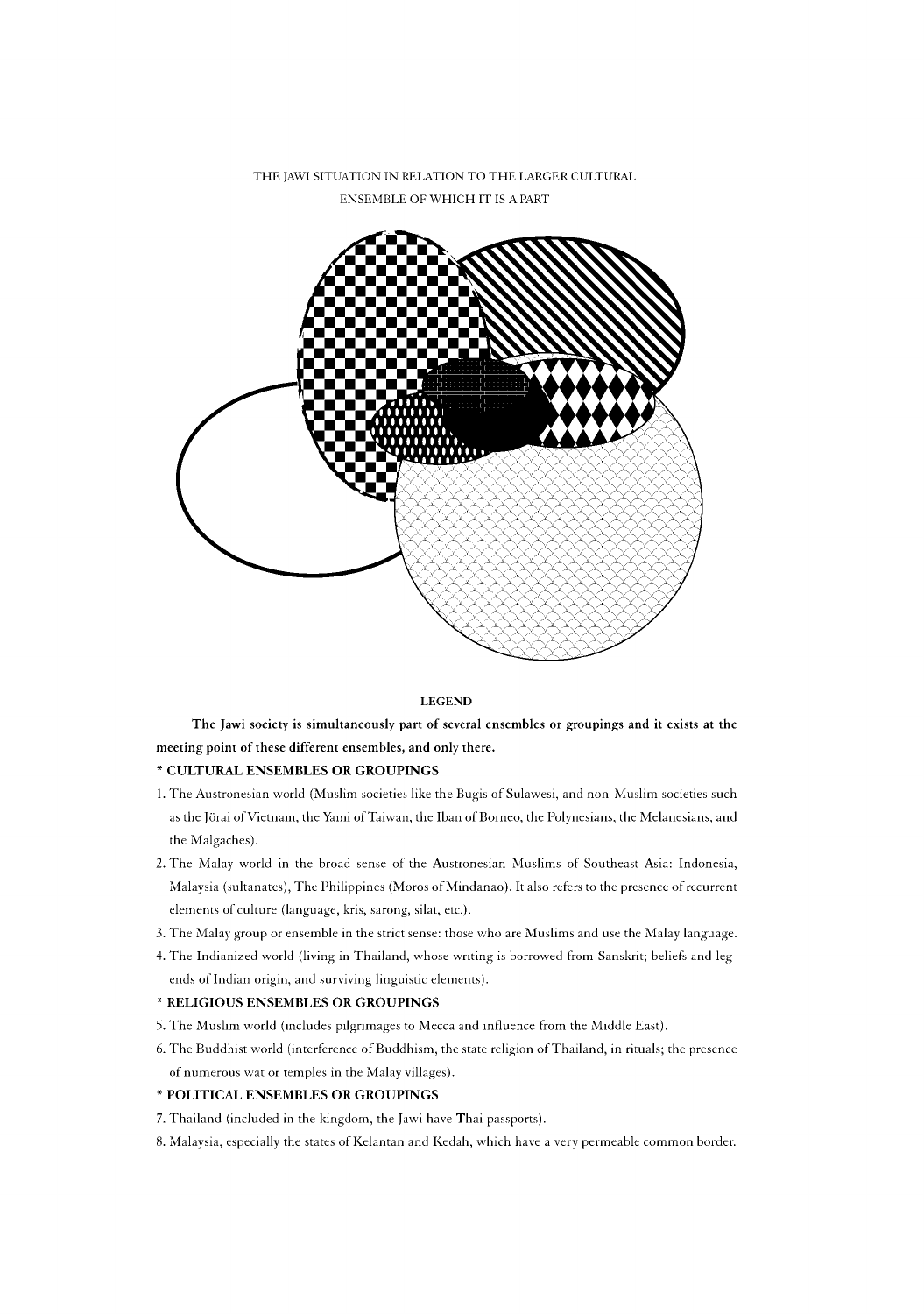Thai social space would amount to negating an important part of their identity. The social space of the Jawi is a geographically complex space, contrary to a unified area like a province; it is syncretic, at the point where it brings together Malay and Siamese groups and is subjected to interference from the outside (i.e., from Chinese businessmen and Islamic transnationalism). This social space is equally locked into a system of social networks that weaves the ensemble formed by the provinces of Pattani, Yala, and Narathiwat into a homogeneous block on the social map, but extends beyond this geographical region.

For the Arabs of Mecca, the term "Jawi" usually designates the Muslims of Southeast Asia (LOMBARD 1989). It is almost a synonym for "Malay Muslims" and was formerly used to designate as much the inhabitants of Indonesia as those of Malaysia.

The *word jawi* also designates one of the ways of writing the Malay language.8 This language can, in effect, be transcribed in two ways: in romanized characters *(baso rumi),* the more recent one; or in Arabic characters *(baso jawi*), the older. In this context the term *jawi* refers to the script in modified Arabic letters used for writing standard Malay.

When they speak about the script the Jawi use, therefore, the *term jawi* with a specifier: either *sura'* (book, letter, written document), or *nnyura* more recently, *tuléh* (to write, to transcribe, to draw). This results in *sura jawi* and *nnyura jawi* (or *tuleh jawi)* but not *simply jawi.* It has to be noted that the term covers a large semantic field.<sup>9</sup> This writing style plays an important role for the Jawi in regard to ethnic and cultural identity, since the Jawi normally write, for themselves as well as for those they speak to, in *jawi* script, a style of writing that is quite antiquated both in Malaysia and in Indonesia. In this sense the culturally archaic writing style has an identifying value.

One can wonder about the origin of the word "Jawi," the proper general term to designate the western part of the Malay archipelago (Java, Sumatra, Malaysia) being phonetically very close to "Jawa," the indigenous name of one of the principal Indonesian islands:

The terms *Jawa, Jawi* were applied by the Arabs to the Archipelago generally, and often with specific reference to Sumatra.... "Ma'bar (q. v.) is the last part of India; then comes the country of China (Sin), the first part of which is *Jawa,* reached by a difficult and fatal sea *{Yakut^* 1224, i. 516)." (YULE and BURNELL 1989, 454–56)

The Arabic transcription of the Malay language could have been created on the island of Java, but the inhabitants of Patani propose another explanation.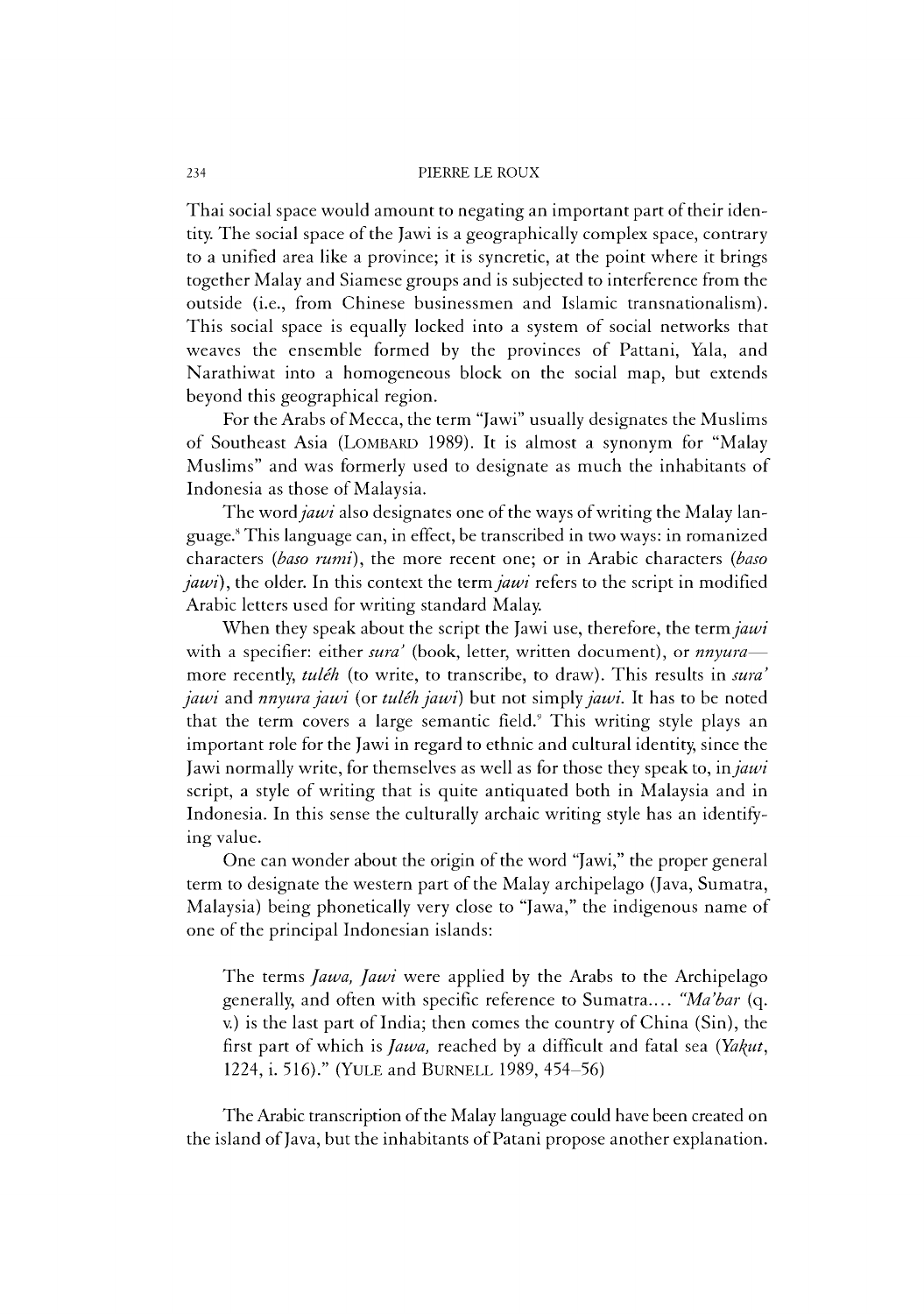Formerly, there had been two "Javas," a *Jawo ssa* ("Great Java" in Jawi language) and a *Jawo \echi* (Little *Java). Jawo ssa* was, according to them, the name given in the past to the Malay Peninsula and *Jawo \echi* designated the present island of Java in Indonesia. The first name was forgotten with time, and today there remains only the second, whose qualifier would no longer be needed. That is what Marco POLO points out in the second volume of his travel journal, *Le Devisement du monde. Le livre des merveilles* (1980, 409):

# CLXIV. Ci devise de la grande île de Java

Selon ce que disent les bons mariniers et le savent bien, c'est la plus grande île qui soit au monde, car elle a au moins trois milles de tour. Elle est à un grand roi du pays, ils sont idolâtres et ne font tribut à nul homme du monde.

In a note the editors point out that the Java mentioned here is indeed the present-day Java in Indonesia, because Marco Polo knew of it from hearsay, and talked about it. (The famous traveler, however, was led to give it disproportionate dimensions since its eastern parts were not known to the Arab navigators of the time.) Later in the text Marco POLO speaks further of "Minor Java," which the editors identify in a note as the island of Sumatra:

# CLXVII. Ci devise de Java la Mineure

Sachez qu'elle n'est pas si petite, puisqu'elle a plus de deux milles de tour... en cette île, il y a huit royaumes, dans six desquels, moi Marco Polo, je suis allé: Ferlec, Basman, Sumatra, Dagroian, Lambri et Fansur; mais je n'ai pas été dans les deux autres. (1980, 412)

# George COEDES mentions in *The Indianized States of Southeast Asia* (1968, 53):

It is true that Java and Sumata were often thought to form one island and that Marco Polo called Sumatra "Java Minor." But is this sufficient reason to brush Java aside and systematically relate all the evidence concerning countries denominated Java, Yâva (dvîpa), Yeh-p'o-t'i, and She-p'o to Sumatra, or, indeed, sometimes to Borneo or even to the Malay Peninsula?

It is not important whether Great Java and Little Java designate the island of Java, that of Sumatra, or the whole of the Malay Peninsula; what is certain is that these qualifiers once served to designate two different regions, as the Jawi tell us. Besides, it is established that the region of old Patani has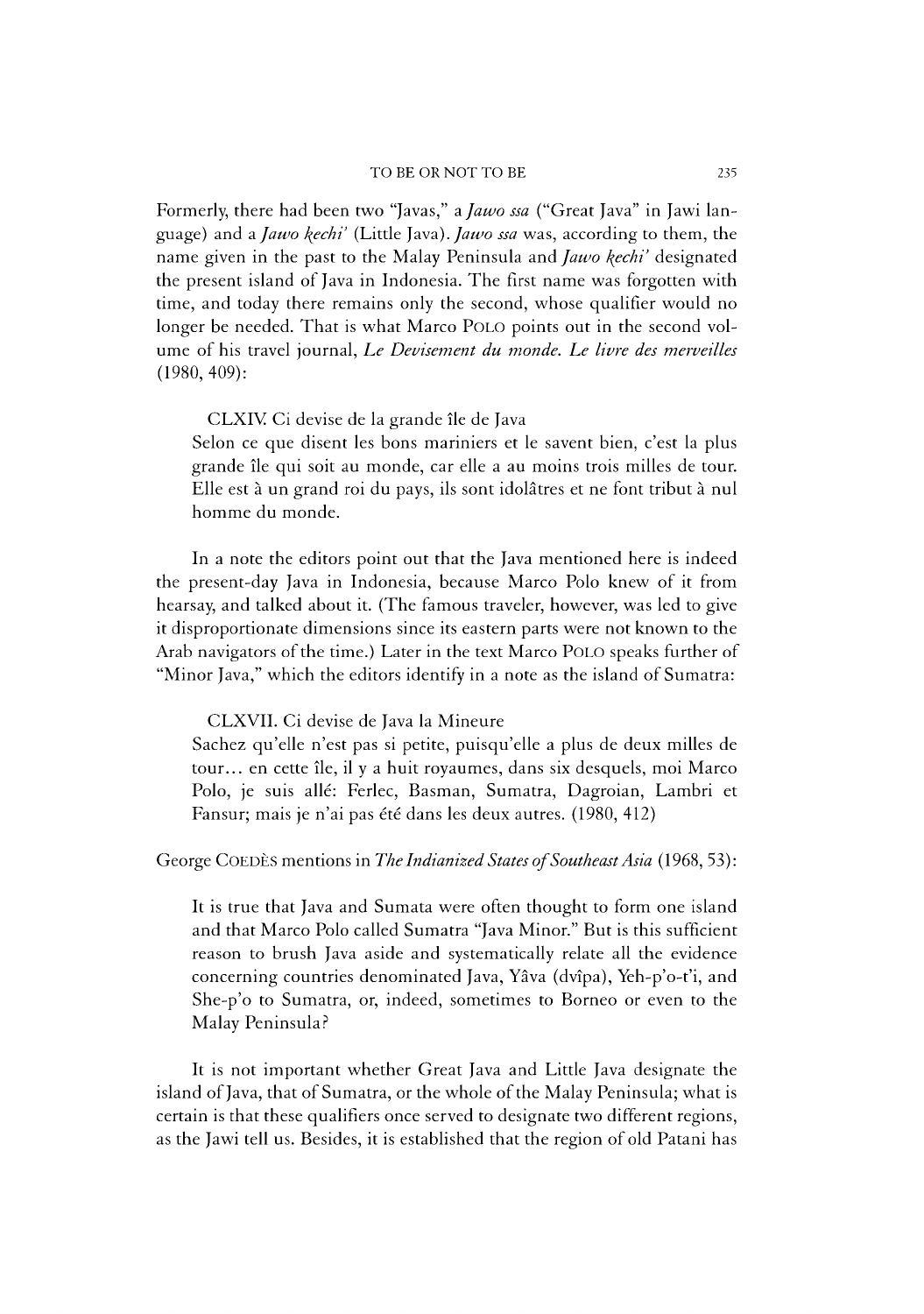been one of the first centers for the diffusion of Islam, i.e., it was the first region with the same status as Malacca (BOUGAS 1992). But there are only a few valid sources to precisely date the arrival of Islam. According to Teeuw and WYATT (1970, 4), who quote d'Eredia (1613), Islam had been adopted in Patani and Pahang before it was introduced in Malacca. Islam reached Trengganu between 1386 and 1387. Wyatt and Teeuw see no reason why Islam could not have been introduced into Patani at least at the same time when it was introduced to Malacca. For George COEDES (1968, 244) the arrival of Islam in Trengganu should be dated between 1326 and 1327. This date appears on the oldest Malay inscription about the Islamization of the peninsula discovered in this region.10

COEDÈS, by referring to the work of SKEAT and BLAGDEN (1906), explains further:

On the peninsula, in those areas where Malays now constitute the majority because of relatively recent migrations from Sumatra and Java, the Indians undoubtedly encountered on the coast proto-Malays— Indonesians already strongly Mongolized, whose descendants are known today by the name *Jakun*. (1968, 12)

The *Hikayat Patani* (TEEUW and WYATT 1970, 131) gives further proof that "Jawi" is a term that has long been used by the inhabitants of old Patani to designate themselves. Teeuw and WYATT translate *dan Haji funus itu Jawi Patani asalnya* as "and Haji Yunus was a Malay from Patani" and add in a footnote: "A Jawi Patani may be a son of a Malay woman and a foreign man, though he may also be a real native of Patani" (1970, 200). The oral tradition of the Jawi declares unanimously that the inhabitants of Patani are Jawi because they dwell on *Jawo ssa,* that is, on the Malay Peninsula; this is the "Great Java" that the Jawi oral literature mentions as being in direct contact with Patani, via the legendary vanished kingdom of Langkasuka. Yule and BURNELL (1989, 456) also state:

1553: And so these, as well as those of the interior of the Island (Sumatra), are all dark, with lank hair, of good nature and countenance, and not resembling the Javanese, although such near neighbours, indeed it is very notable that at so small a distance from each other their nature should vary so much, all the more because all the people of this Island call themselves by the common name of *Jawi (Jaihjs)* because they hold it for certain that the Javanese (os *Jãos*) were formerly lords of this great Island..."- Barros, III, v. 1.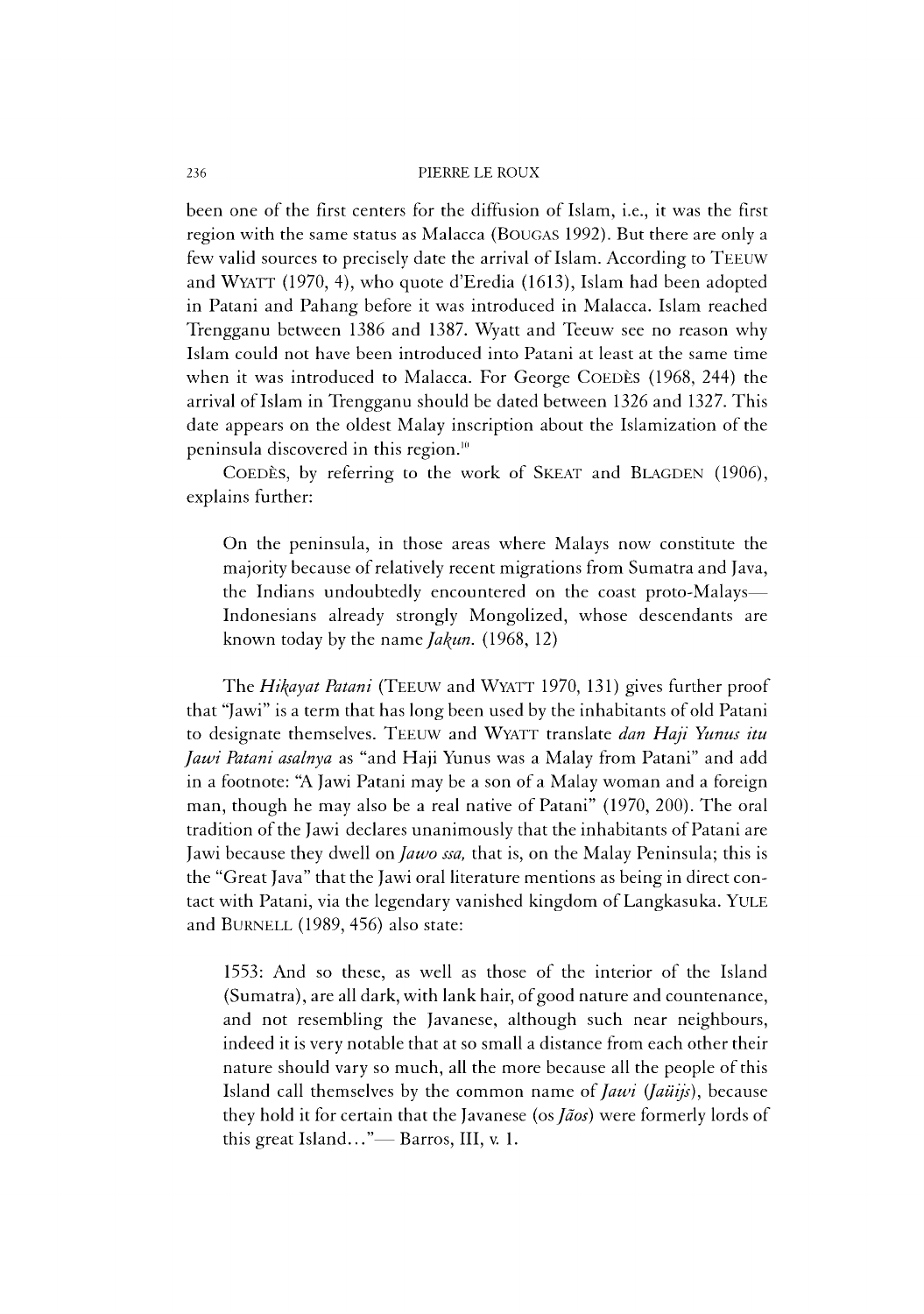R. J. WILKINSON (1959, 452), for his part, notes that "Jawi" means "Malayan" (inhabitant of continental Malaysia) and also "Malay born in the Malay Peninsula," and he adds that etymologically speaking this term means "appertaining to the Jawa of the Arabs," i.e., to Sumatra and Java. This explains and justifies in Jawi eyes their appropriation of the *term jawi:* "We are the Jawi, the inhabitants of Jawo *(ssa),* and we have given this name to the script of our language."

One must say that, despite the genuine origin of the ethnonym of the Jawi from Java, Sumatra, or from the Malay Peninsula strictly speaking, even if it comes from the script of modified Arabic letters for standard Malay, or from Javanese immigrants, Malay society from Patani often refers to Java and to (present) Indonesia as *Indo*, including both in the term. The sultanate of Patani certainly had contacts with the kingdoms of the present island of Java. Denys LOMBARD says:

It appears quite clear that in the 15th and 16th centuries Java was a provider of slaves\_\_As a remarkable fact, a traveler passing through in 1613 witnessed a revolt of Javanese slaves in Patani; this, to our knowledge, is the one and only example of a slave war to be found in the whole of *Insulinde*.<sup>11</sup> (1990, 148)

The inhabitants of the Thai provinces of Pattani, Yala, and Narathiwat have appropriated the term "Jawi," changing it from a common noun to a proper noun meaning "those of Thailand." They know that this term elsewhere designates the Muslims of Southeast Asia as well as the system of writing, and that therefore the term's semantic field extends far beyond the limits of their social space of reference. Gilbert HAMONIC (1985, 178), speaking about Makasar of Sulawesi (Indonesia), uses the term "Jawi" in contrast to the term "Sayyid," locally meaning "the Prophet's descendants," or people in a socially high position. But he does not define the semantic term "Jawi" in this particular context (where without doubt it means "common Muslim people").

However, for the inhabitants of Patani the word "Jawi" designates their dialect and, in fact, typifies their ethnic identity.12 It is an unconscious ethnonym, something like a mannerism in speech that the speaker does not notice but that everyone else recognizes as one of his or her personal characteristics. Moreover, this fact is not accepted outside the community, and not institutionalized.13 A parallel perhaps exists with the Moros of the Philippines, who are made up of several different ethnic groups (Maguindanaon, Maranao, etc.) that are now known by this previously pejorative name, imposed upon them by the conquering Spaniards (Loyre DE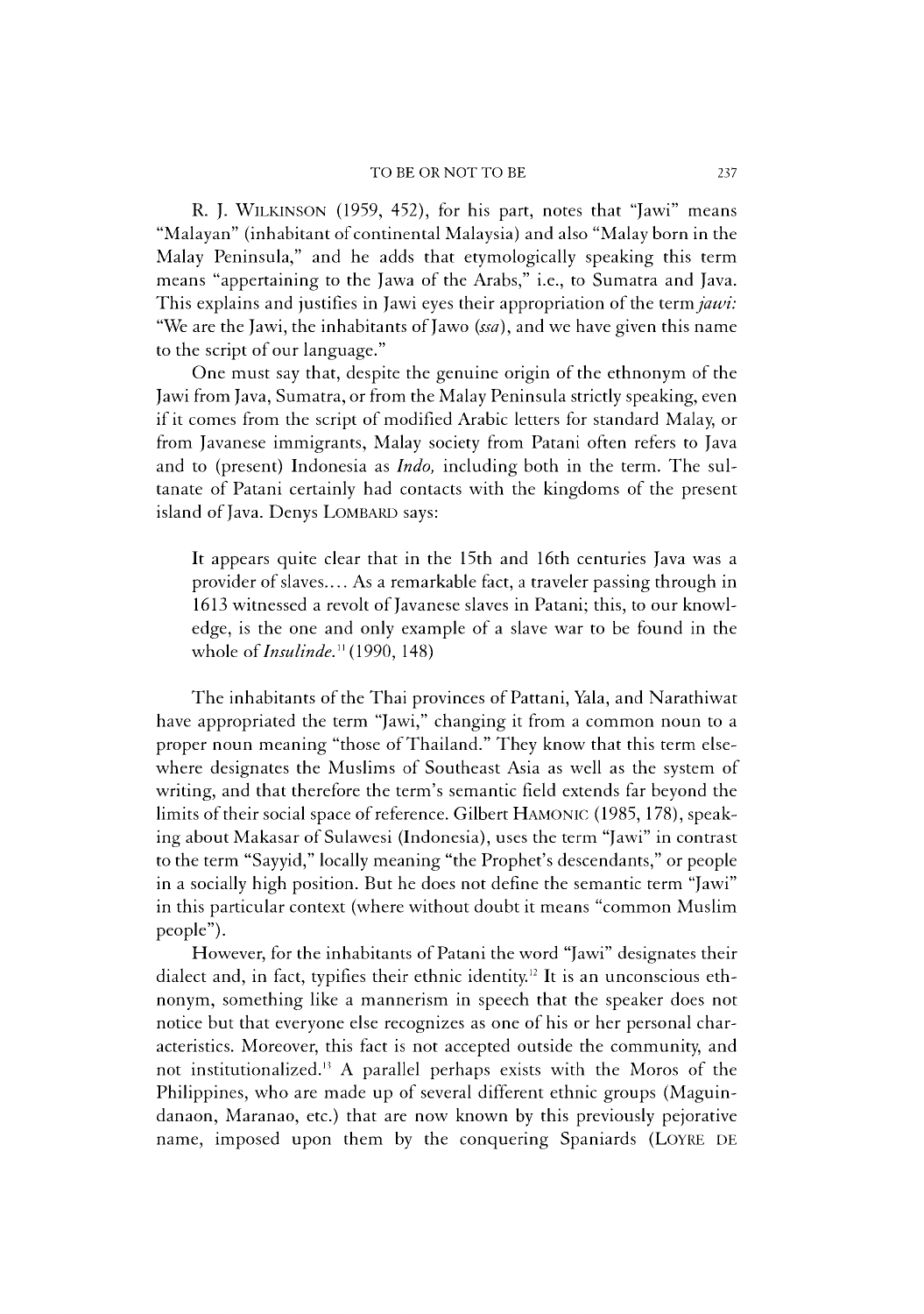HAUTECLOCQUE 1989; CHEMAN 1990, 77).<sup>14</sup> The name "Moros" has stuck to these groups and now they use it in statements of their political movements for independence. The Jawi, unlike the Moros, bear a name that has not been made official, not by time (the annexation of the sultanate is recent), nor by European colonization (from which old Patani escaped), nor by Thai usage (the Thai prefer the name Thai-Islam), nor by the Muslims and the Malay elites (not even by the Jawi supporters of independence, because this would mean recognizing a break with the Malay political world). We have, therefore, a kind of international political situation at variance with a a pragmatic reality, which itself poses no threat to anyone, seeking only its own survival. François RAILLON (1993, 183) describes the situation:

The situation of the 2.5 millions of Patani Sunnites is both more clearly recognizable and less tense than that of the Moros. It is clearer because the Patani are Malays confronted with Thai Buddhists; less tense because, despite struggles that can turn violent, relationships are not that hardened.

The problems of this population have to do with its sensitive positioning in the south of Thailand, at the border with Malaysia. For the Patani, the Malay world is much closer than Bangkok. However, the likings of the Thai for centralisation and a policy of assimilation towards the Muslims of the south helped to put the particularism that is the consequence of an accident of history even more into relief<sup>15</sup>

In the past, all Malays of Malaysia saw themselves as Jawi (in the sense of "Muslims"). Today, this term seems archaic to them. This goes hand in hand with the adoption of romanized Malay (the *rumi* script) to the detriment of *jawi* writing.<sup>16</sup> The inhabitants of Kelantan perceive themselves as Malays *(prang Melayu* in Malay) or as Muslims *{orang Islam)* first and particularly as Malaysians *{orang Malaysia).* The people of Patani continue to travel to Arabia as Jawi (Muslims of Southeast Asia), while the other Malays present themselves nowadays as Malaysians or Indonesians: independence has assured them of a valid nationality "for export." This is not the case for the Jawi who are from Thailand but are not Thai. Originally, and according to them, the term "Jawi" was no more imposed on them than the others but they were soon the only ones to use it to designate themselves and to write *injawi* script.1 his is why, in Mecca, Arabs, Malaysians, or Indonesians solve the equation: "I am Jawi"  $+$  imprecise origin  $=$  "He comes from Patani in Thailand." The Jawi present themselves naturally and without any feelings of animosity as *ore Jawi* vis-a-vis Indonesians (whom they call *ore Indo)* and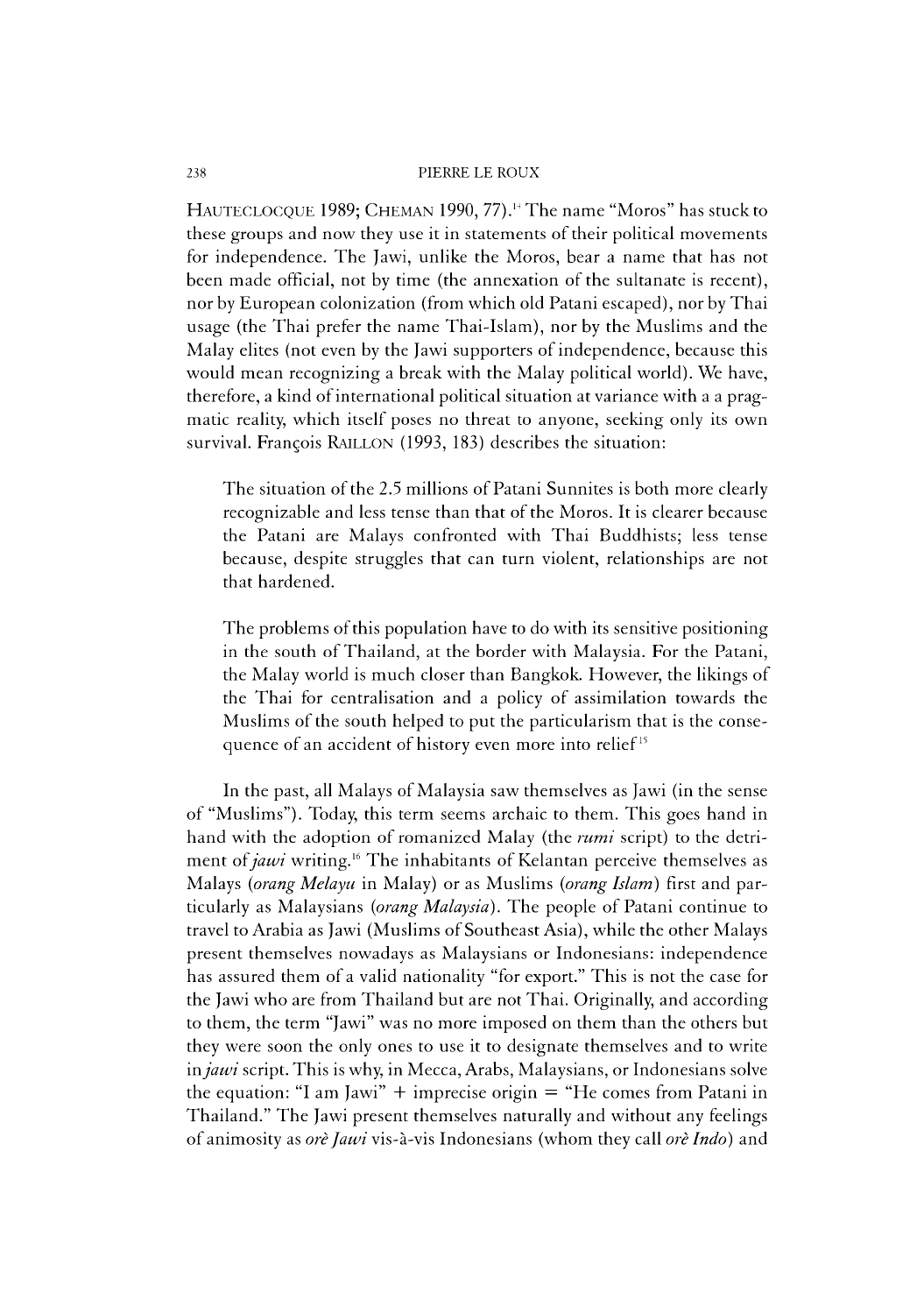Malaysians (whom they call *ore Male).* To a Thai, however, they introduce themselves as *ore Nnayu.* The Thai, especially the southern Thai, are close enough neighbors to be able to make a clear distinction between ethnic Thai (called *ore ^iye* in Jawi, or *orang Siam* in standard Malay) and ethnic Malay *(ore Nnayu* in Jawi, *orang Melayu* in standard Malay), which they can readily understand. This kind of dichotomy can be qualified as applying to those "outside of the Malay world." If the interlocutor is a foreigner, and especially if he is a Malay from Malaysia, another form of specification would become necessary. In this case one can use a different type of dichotomy, one that is understood within the Malay world: *ore Nnayu/ore Jawi (orang Melayu/orang Jawi* in standard Malay). In this case, the former means "from Malaysia," while the latter means "from Patani in Thailand." The fact is that cultural influences are reciprocal and, therefore, have a particularizing effect (SMALLEY 1994, 101). For such reasons the Jawi cannot simply be considered as Malays (or one should at least be most careful if one did consider them in such a way), because the social space of their daily life is as much Thai as Malay, and therefore quite different from that of the inhabitants of Malaysia or mainland Thailand.

In order to make this situation clearly understandable we need to look into the question of what the real base of their ethnic origin was. We need to inquire whether they originate mainly from a Malay stock, or whether they come from a proto-Indochinese stock that was later "Malayisized," and therefore mixed, as for example the Samsam. CRAWFURD'S statement reflects this:

The indigenous inhabitants of the territory of Queda, consist of four classes, namely: Malays, Samsans, Siamese, and Samangs; but chiefly of the two former, among whom the second are said to be the most numerous. By Samsans, are meant people of the Siamese race who have adopted the Mohammedan religion, and who speak a language which is a mixed jargon of the languages of the two people; a matter which, in the opinion of the latter, brings some reproach with it. The following is a specimen: "Saya na pai naik keh bun gunung," "I want to ascend the mountain" in which the first word is Malay, the two next Siamese, the fourth Malay, the fifth and sixth Siamese, and the seventh or last Malay again. (1967, 28-29)

The Samsam, as they are described in the ethnographic literature, are particularly characterized by their language (a pidgin formed by a Mon-Khmer and Siamese vocabulary, together with an Austronesian grammatical structure) and by the use of a stone hurling bow that has a wooden handle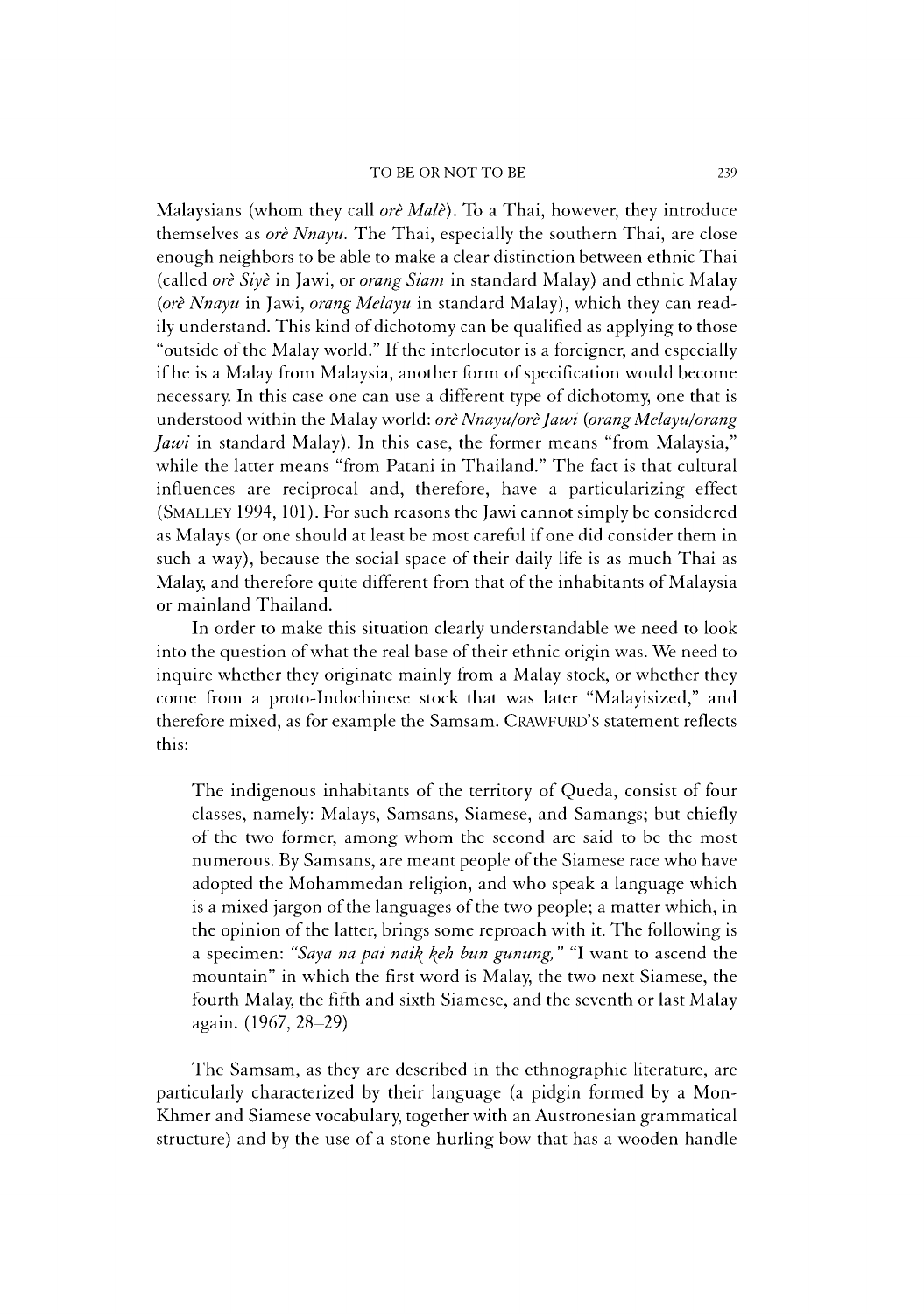carved in the form of a dove. Both items we find to be in use among the Jawi of today.

This hypothesis of the Samsam as possibly the main ethnic origin of the Jawi, has been formulated by the French anthropologist Georges Cortez (personal communication 1997). It appears to be probable and, in fact, quite promising, considering the historical, technical, and linguistic data available at present.<sup>17</sup>

# ETHNONYMS: EXONYMS AND ENDONYMS<sup>18</sup>

Gehan WIJEYEWARDENE (1990a, 4–5) proposes a general categorization for the ethnic groups of continental Southeast Asia: 1) majority ethnic groups (Burmese, Thai, Han); 2) groups that are a majority in one or several states, but a minority in others; 3) large ethnic groups that do not form a majority anywhere (Mon, Karen); 4) native ethnic groups (Kachin, proto-Indochinese); 5) ethnic groups, mainly hill-dwellers, which have recently come from China (Hmong, Yao). Although none of the examples given concern Austronesian societies, let alone the Malays, these are to be placed in the second category. Forming the majority in Malaysia, they constitute one of the most important minorities of Thailand. However, for political reasons they are virtually never considered as a specific ethnic group in Thailand, even though the Lao of Thailand are recognized as such and designated by a particular name, "Isan." As WIJEYEWARDENE has pointed out,

The ethnic identity that Thailand has created within its borders now looks like the product of a highly conscious public policy, and I think there is a lot to be said for this view. In its vocabulary, there is constant pressure to stress the "Thai-ness" of the citizenry. Malays are "Thai-Islam" or "Thai-Muslim," the Lao of northeastern Thailand are "Thai-Isan," and the rather derogatory use of "Lao" for the inhabitants of north Thailand was replaced early this century by the terms "Thai-Yuan" and "Lannathai," neither of which has much currency among the inhabitants (except academics), who prefer to call themselves either "Thai" or "Khon Miiang," the "people of the miiang." There is also a move to have the hill people think of themselves as Khon Thai-chaw khaw, perhaps to be translated as "hill Thai." (1990b, 68)

Two remarks are appropriate here. First, a subject is understood differently, depending on whether one adopts an outsider or an insider point of view. In our case it means that understanding is different depending on whether one accepts the government view or that of the official opposition, in this case the Muslims who are also Malays. Second, the language in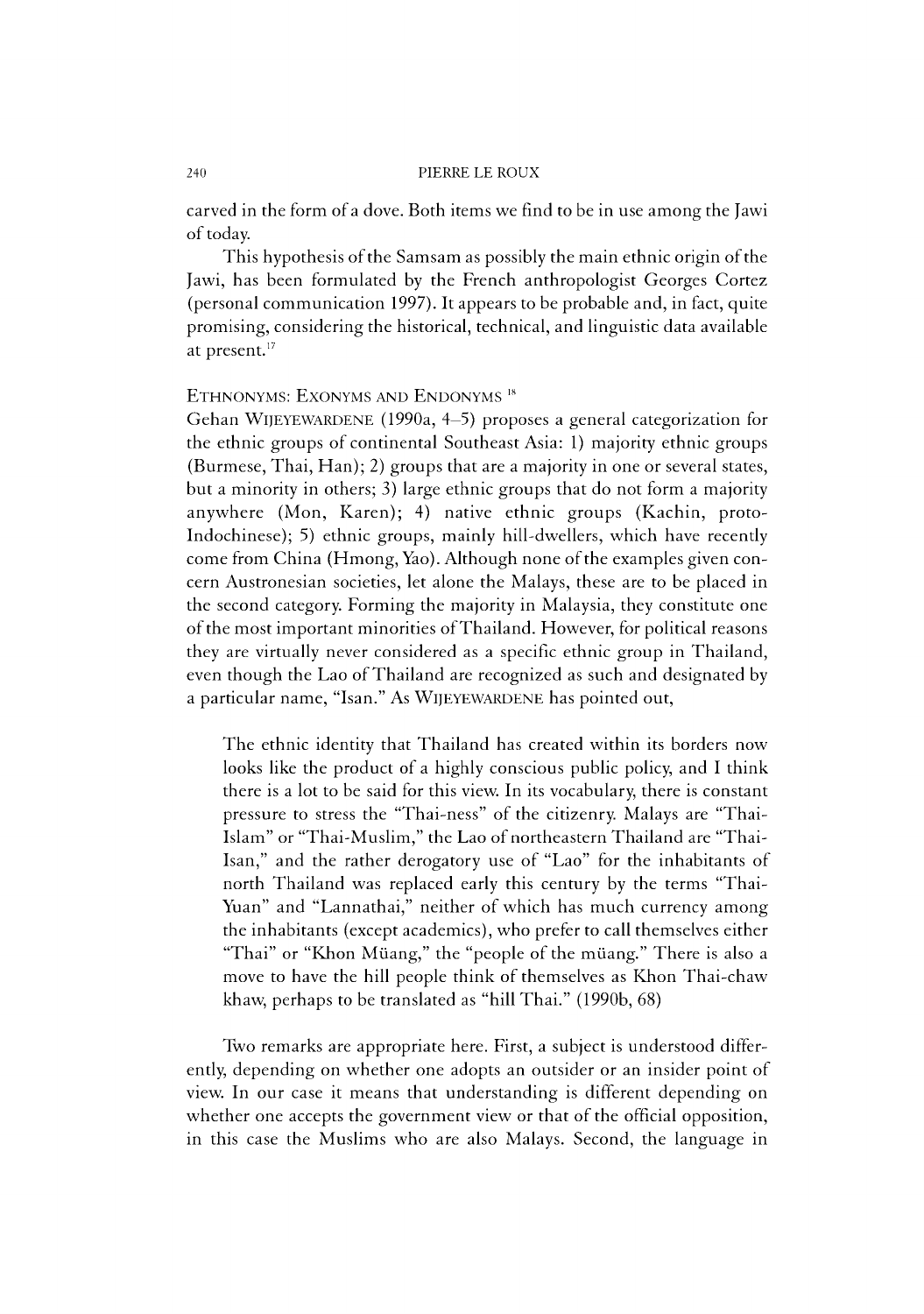which the subject is discussed is of importance. The inhabitants of Patani use the terms *Malè* (from the English "Malay") to designate the nationals of Malaysia and *Nnayu* (from the Malay "Melayu") to designate people of Malay culture.

# *Exonyms*

Thai Buddhists call their nationals of Malay origin "Thai-Islam" in a manner similar to the way in which other large minorities of the country, like the Shan (Thai Yay), are referred to. The difference is that the latter are part of the same cultural sphere as the Thai or Siamese, as has been pointed out by WIJEYEWARDENE (1990b, 71), whose definition of Thai ethnicity is very similar to that of the Jawi:

There is no "law" which leads all Tai to become part of one-nationstate, nor a "law" nor set of natural laws which has dictated the borders of modern Thailand. Satisfactory accounts of both these phenomena may be given through a consideration of the accidents of history. Yet community of language and ethnic identification, and the ways in which these are thought of and written about, are potentially powerful factors, as are the natural facts of topography in determining frontiers. History, like evolution, may be constrained by accident, but only certain accidents may happen.

Much of the literature on ethnicity is concerned with such things as "definition," "self-definition," and, above all, "group boundaries." This paper is concerned with "boundaries" of another kind, "national boundaries," and questions of definition are taken for granted. What has been taken for granted with regard to "Tai/Thai" ethnicity may now be spelled out as comprising three social facts— "being Tai (or Thai)," "speaking Tai (or Thai)," and "being Buddhist."...Tai language and Tai identity may be taken together. (1990b, 66–67)

For the inhabitants of Southern Thailand— Siamese, Chinese, as well as Malay— the term Thai signifies "Buddhist" and ethnic "Thai" (i.e., someone of Siamese ethnic origin). However, as R. WlNZELER notes, there are:

In both Thailand and Malaysia, people who speak Malay as a first language are expected to be, and in general are, Muslim, while people who speak Thai as a first language are expected to be, and are, Buddhist. However, language and religion do not always go together this way. In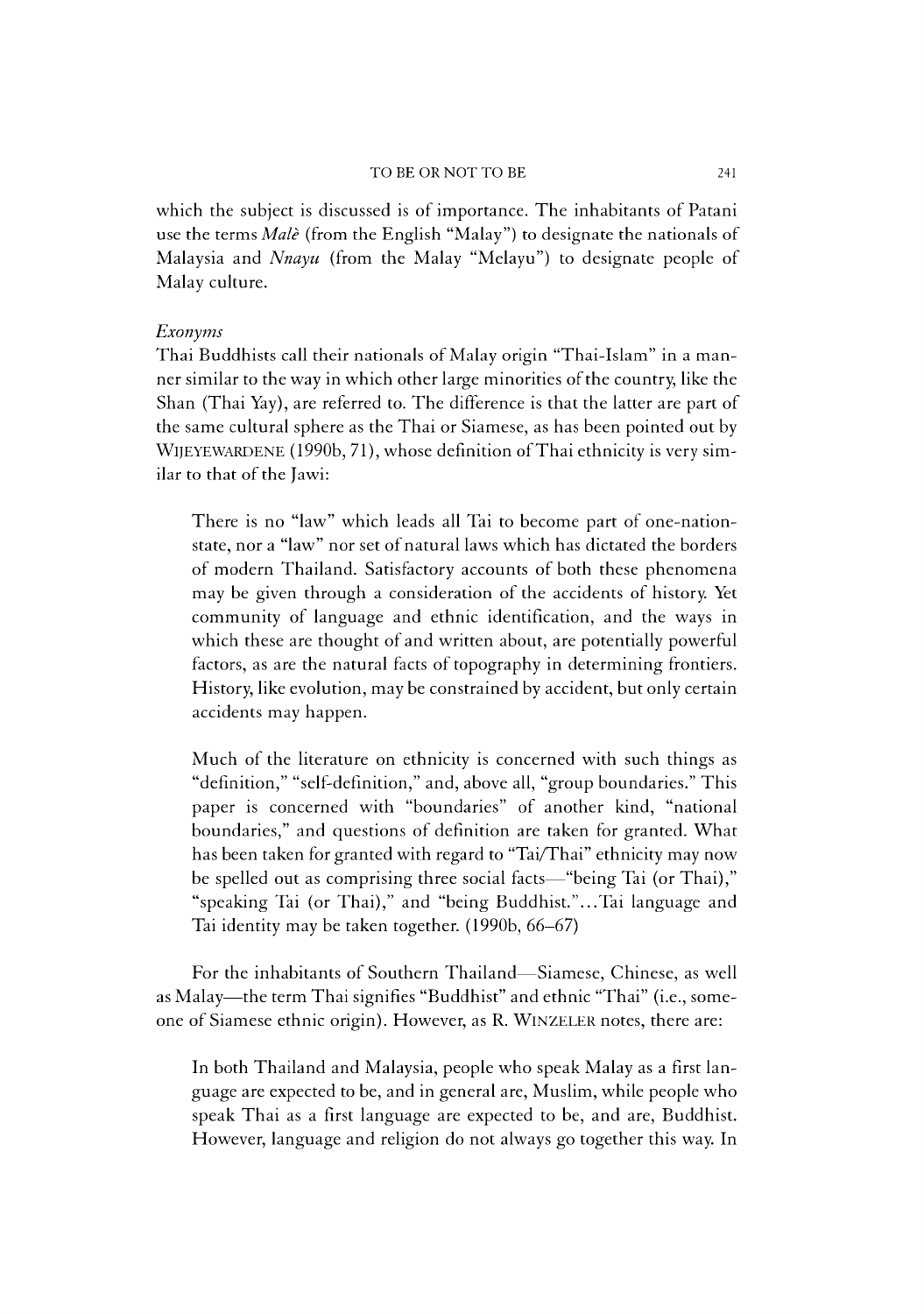some areas of the West Coast of Peninsular Malaysia there are ethnic Thais who after moving southward, embraced Islam but continued to speak Thai as a first language, and in present-day South Thailand there are ethnic Malay communities who speak Thai in place of Malay but who have remained Muslim. (1985, 65)

The last case is that of the ethnic Malay of Trengganu and Satun provinces who speak Thai, but do not use their dialectal Malay anymore.

The Jawi designate the Chinese by the appellation *to' Pè'* (ethnic group) or *Chino* (religion). According to WINZELER (1985, 14), the Chinese who have been living for a long time among Malay villagers, however, are called *cina kampung* (village Chinese), and those who live in towns or have recently arrived are called *cina bandar* (town Chinese). Winzeler notices further, that in Indonesia, the Chinese who have been resident for a long time and become adapted are known as *peranakan,* while the newcomers are known as *totok*. In the former Straits Settlements (Penang, Malacca, and Singapore), the long-established Chinese were known as *baba* or Straits Chinese.

The Jawi are used to designating the Thai by the expression *ore Siye* ("people of Siam"), reserving the term *Thai* (in Jawi) primarily to indicate Buddhists. For Jawi and other Malays of Thailand, to hear themselves called Thai-Islam amounts to being called "Muslim-Buddhists" which is, to say the least, incompatible. The expression accepted by the Thai government, Thai-Islam, finds no such acceptance among the Jawi-Malay population. Thai Muslims, "Thai-Islam," include 20% non-Malays as well: Thai converts, Pakistanis, Indians, Chinese, and others (NANTAWAN HAEMINDRA 1976 197). In reality, it would be best to reserve the term "Thai-Muslim" for Thai who have converted to Islam, notably through intermarriage (Cheman 1990, 44), as well as for Malays assimilated for several generations and expressing themselves in Thai (as those in Satun for example).

The exonyms— Thai-Islam (from the part of the Siamese) and Malay-Muslim (from the part of the Malaysians) present an image of the Jawi that is incomplete or pejorative in their eyes. The two components of these terms designate different categories: e.g. "Thai" refers to a nation and a local culture, "Islam" refers to a world religion. Each component term relegates the Jawi to the outside of one or the other broad social space and does not recognize the syncretic reality of the Jawi world.

In Thai newspapers and on *TV,* the word "Jawi" *(khon Jawi),* a word with polite and quite friendly connotation, is used less frequently than the official term "Thai-Islam," but it is used.

In day-to-day life, the Thai (Siamese) and Chinese called the Malays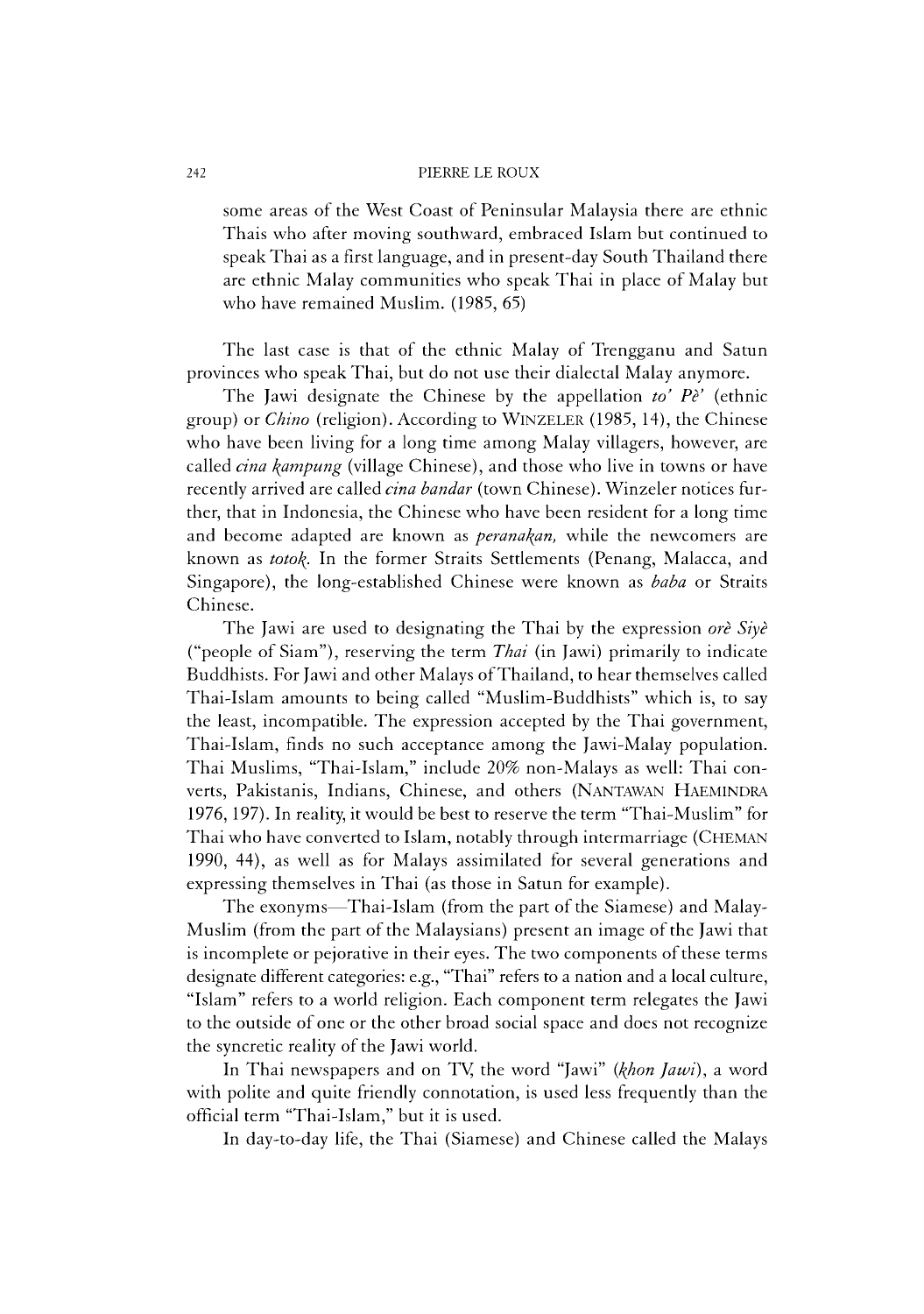*khon Jawi* and, more often, *khon khaek*, a term that originally designated Indians and is still used to designate foreigners, or customers. But this term is perceived as very derogatory by the Malay inhabitants of Thailand; unlike the term *taokhae* ("middlemen," coming from the Chinese), which is a compliment for the Chinese as well as for the Thai and Jawi, *khaek* is extremely pejorative for a Jawi. In this cultural identity context it would be heard as equivalent to "wog."

The Malays of Thailand pose a real problem of appellation, if not of identification, for the Siamese as well as for foreign researchers. In most academic works (e.g., CHEMAN 1990; FRASER 1962), they are designated in English by the term "Malay," with some confusion between Malay culture or ethnic membership, and nationality or political membership. But some writers consider them in an historic perspective, where the name is to a certain extent justified. Before the annexation of Patani by the Siamese, the inhabitants of the sultanate were considered to be Malays, as those of Kelantan, Trengganu, and the other Malay sultanates. Still other writers use long awkward circumlocutions, such as "Malay-Muslim" (〇MAR Farouk 1986), or "Malay Muslim minority of Southern Thailand" (BRUNEAU 1987). Louis GOLOMB (1986) is one of the rare ones to call them "Pattani-Malay," recognizing their originality; but his term is unintentionally humorous as it juxtaposes the term "Malay," which signifies belonging to the Malay world — this no doubt satisfies the supporters who want to link the group with Malaysia—alongside "Pattam," which retains the official spelling with the double "t" and thus links them explicitly to Thailand. With more simplicity, Frangois RAILLON (1993) calls them "Patani" (with only one "t"). No researcher uses the term "Jawi" to designate this particular population and its language, even though this ethnonym is used spontaneously by the Jawi and their Thai and Chinese neighbors, irrespective of social standing or area of residence.

Thai researchers contrast "Thai" not with "Jawi" but with "Nnayu" (Malay). The reason is that the Jawi use different levels of language, depending on the ethnic origin of the person to whom they are talking. Speaking with a foreigner from outside Asia, the inhabitants of Patani call themselves "Jawi," their official (or unofficial) name outside the country, notably in their almost-exclusive travel destination, Mecca.

# *Endonyms*

The inhabitants of Patani designate themselves by various names for various contexts and speakers. They submit themselves to incredible intellectual gymnastics. Jawi, men or women, by the age of thirty, for example, have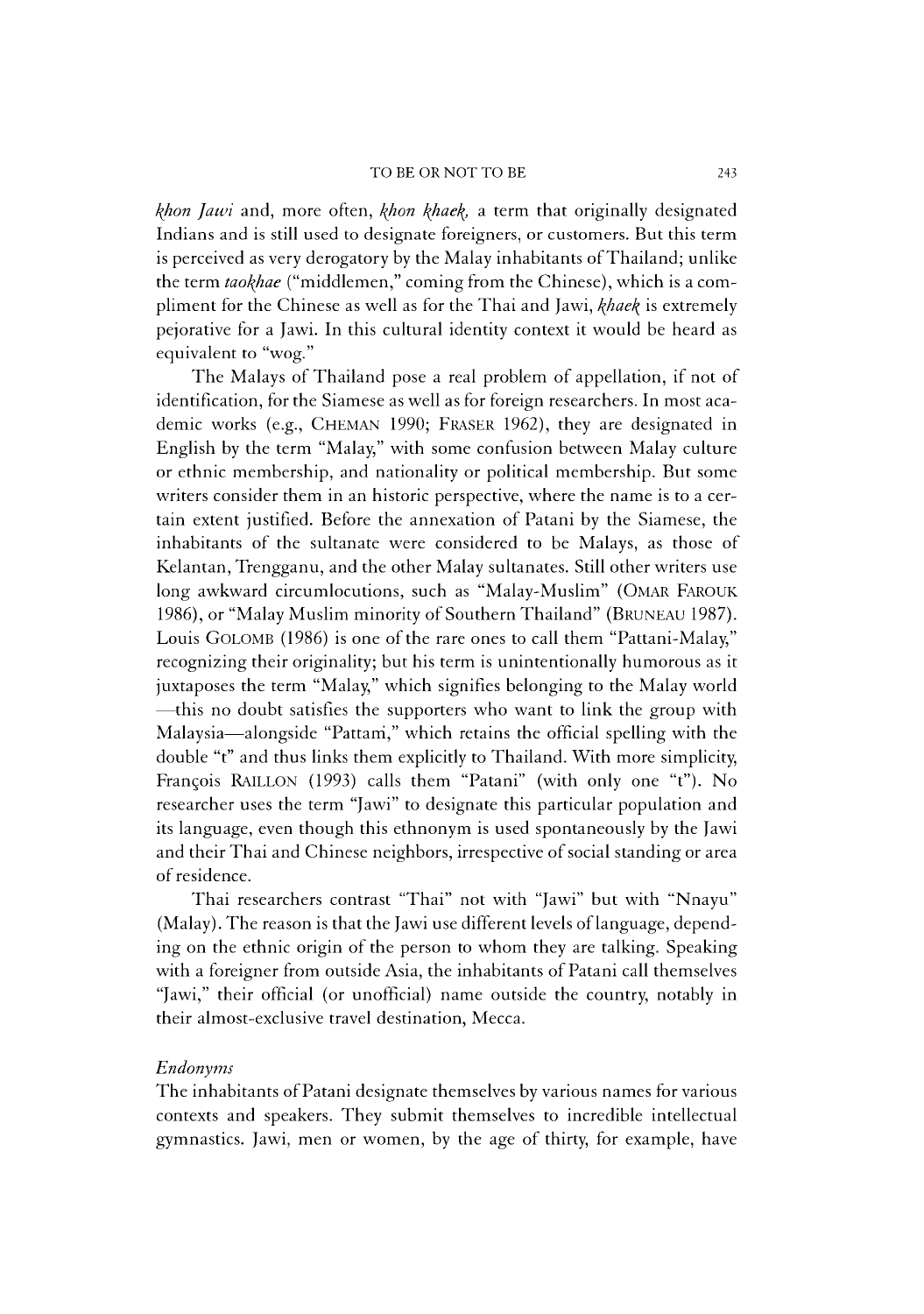undergone hefty instruction. They have studied spoken and written Thai, as a matter of course, as well as written Arabic and *thejawi* writing system; they have learned their own dialect and know the nuances of the dialects in the region; they are likely to know some standard Malay, and, quite possibly, some English. They are polyglots who jump quickly from one language to the other. When they read *orang* (man) in a text of standard Malay written in *jawi* script, they correct automatically and pronounce it *ore* (in Jawi), translate it to *khon* in Thai, and then to "man" or "person" in English, depending on the person they are talking with. Most astonishingly, they are capable of thinking *ore* but writing *orang,* and pronouncing *orang* when they know that the listener is Malay or understands Malay but no Jawi.

When they meet someone who addresses them in standard Malay, the Jawi respond similarly, as if the language spoken to them were their own proper dialect, and thus they very often distort the inquiries of official linguists with the same ease they handle an imposing series of ethnonyms.

In Southeast Asia the older-younger relationship and a complex range of personal pronouns and terms of reference depending on gender, rank, age, and job help almost everywhere to keep up these intellectual gymnastics. The Jawi know the systems of the Malaysians and the Thai equally well, whereas these groups do not master the system of the Jawi. The outside observer, used to lesser contextual richness, sometimes has difficulties in following this socially efflorescent language.

When they speak to a Malay of Malaysia, especially an inhabitant of a state close to their region of birth, the Jawi refer to themselves as *ano' Ttani (anak Patani* in Malay, "child of Patani" or native to Patani).<sup>19</sup> This immediately indicates to the Malaysian a set of cultural elements. It is, therefore, unnecessary to say more precisely that they are Malay, the speaker knows the language; unnecessary to say they are Muslim, they have exchanged the Muslim greeting and upon at least their first meeting at one of their homes they will pray together. It is also unnecessary to say that they come from Thailand as all Malaysians know in which country Patani is situated.

Addressing themselves to a friendly Thai, someone who is interested in the local culture, the Jawi refer to themselves as *ore Nnayu* ("man of Malay origin and culture," "a Malay"). Although there are situations like those mentioned by Winzeler, it can be said that within the country both are holders of a Thai passport, but one is Siamese, thus explicitly Buddhist, and the other Malay, thus explicitly Muslim.

Addressing themselves to a less friendly Thai, a suspicious, aggressive, or narrow-minded army officer, for example, the Jawi are ironical or take a conciliatory stance and call themselves by the official term: "Thai-Islam."

Another important point is that these different ethnonyms are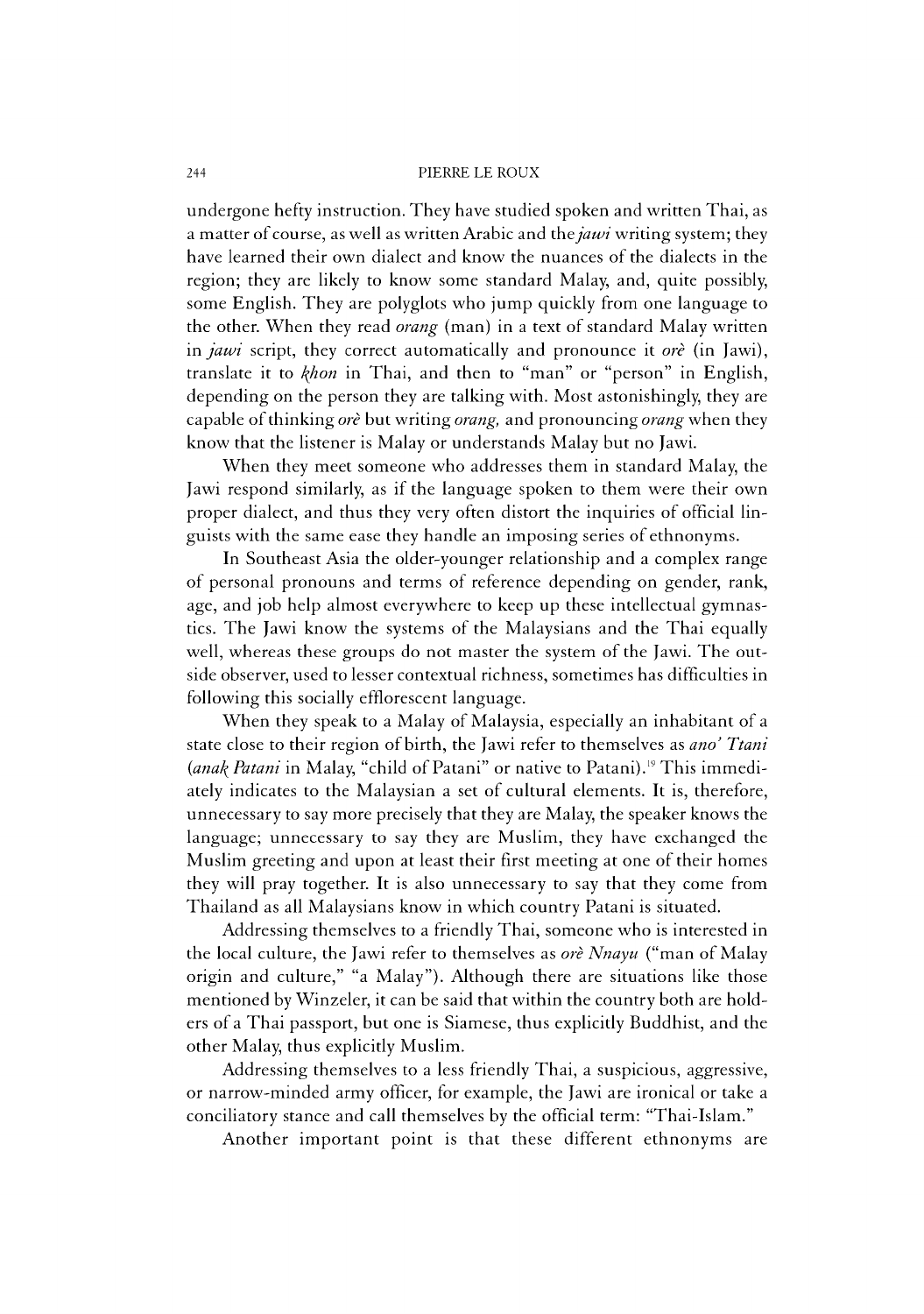#### PRINCIPAL EXONYMS AND ENDONYMS

|                                                                               | <b>EXONYMS</b>                          |                                    |                                                                 |
|-------------------------------------------------------------------------------|-----------------------------------------|------------------------------------|-----------------------------------------------------------------|
| Malay and English terms used<br>by Malays and Malaysians<br>in Standard Malay | Thai and English<br>used by Thai        | Foreign terms<br>(English, French) | English<br>translations                                         |
| orang Patani                                                                  |                                         |                                    | Person of Patani                                                |
| anak Patani                                                                   |                                         |                                    | Native of Patani                                                |
| orang Melayu di<br>negeri Thailand                                            |                                         |                                    | Malay of<br>Thailand                                            |
| Melayu                                                                        |                                         |                                    | Malay                                                           |
| In English:                                                                   |                                         |                                    |                                                                 |
| Malay                                                                         |                                         | Malay                              | Malay                                                           |
| Malay-Muslim                                                                  |                                         | Malay Muslim                       | Malay Muslim                                                    |
|                                                                               |                                         | Pattani-Malay                      | Malay of Patani                                                 |
|                                                                               | Thai-Islam<br>Thai-Muslim<br>Khon Khaek | Thai-Islam<br>Thai-Muslim          | Thai Muslim<br>Thai Muslim<br>Foreigner, client,<br>Indian, wog |
|                                                                               |                                         |                                    |                                                                 |
| <b>JAWI ENDONYMS VIS-À-VIS</b>                                                |                                         |                                    |                                                                 |
| Malays<br>Bahasa<br>Malaysia                                                  | Themselves<br>Thai                      | Foreigners<br>(from the West)      | English<br>translation                                          |

*ore Jawi orang Jawi ore Jawi ore/khon Jawi ore Jawi* Jawi **orang Melayu** ore Nnayu ore Nnayu ore Nna<br> **or**ang Islam ore Isle ore Isle ore Isle

*ore Isle ore Isle*

translation

*orang Islam orang Patani ana\ Patani*

*ore Ttani ano,Ttani*

expressed in a given language and their choice is a function of the languages mastered by the speaker. One uses "Nnayu" when speaking to a Thai who can understand the Malay language, although Thai-Islam is the appellation in Thai; one cannot say *ano Ttani* to an Anglo-Saxon or to a Thai because they will not understand. Finally, to use the English word "Malay" in front of a Thai is perceived as derogatory because phonetically it is heard as *Male,* the Jawi and local Thai term used to designate the inhabitants of Malaysia. Confusion and misunderstanding usually reign in such exchanges.

Thai-Islam

The appearance of the word Jawi as an ethnonym is recent only in relation to the contemporary appropriation of the sultanate by Siam. It therefore has to be considered together with the appearance of anticolonialist nationalisms

**Muslims** Inhabitants of Patani Natives of Patani Thai Muslims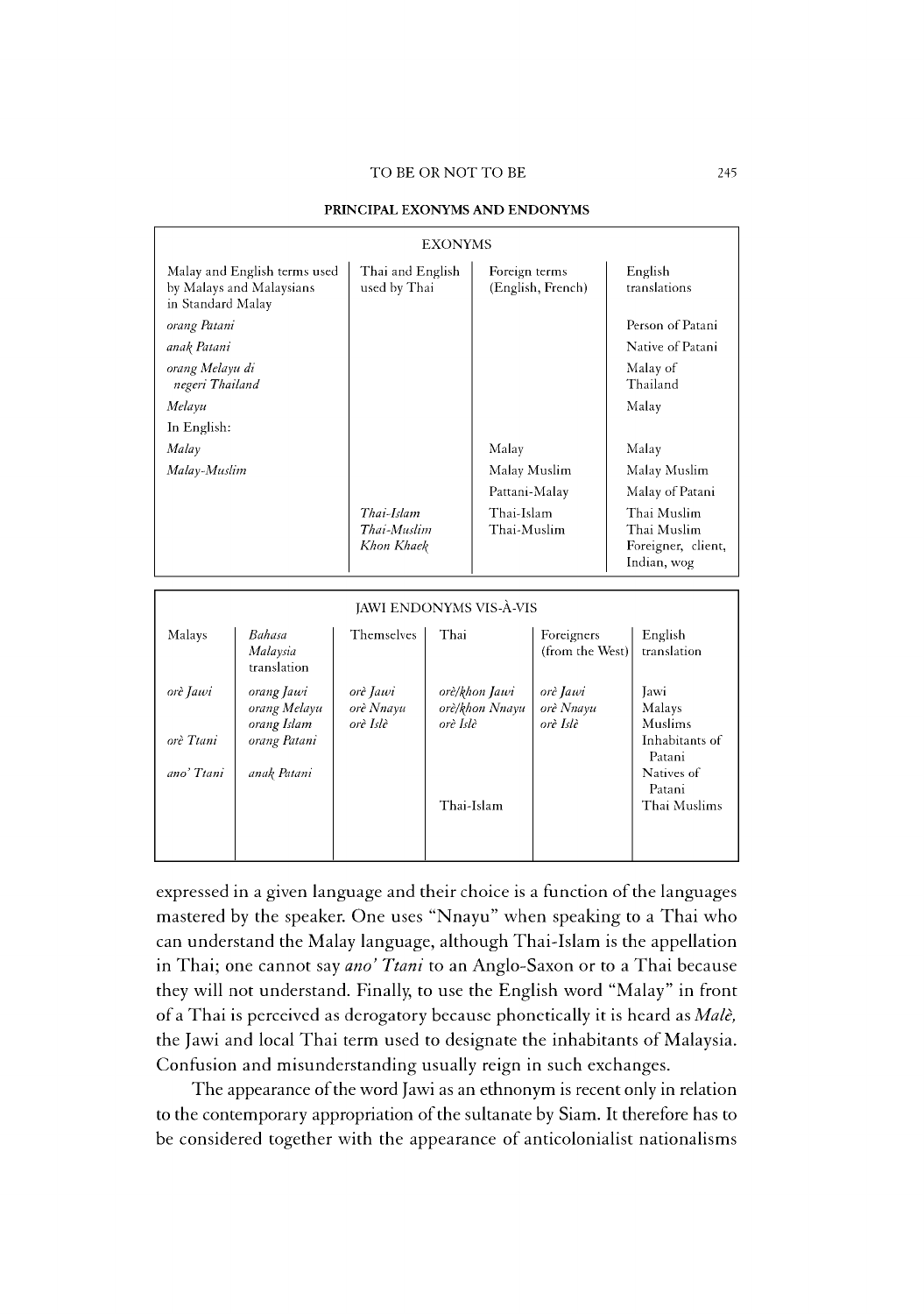and the creation of nationalities in Southeast Asia. In the seventeenth century, the inhabitants of Johore or Perlis, as well as those of Patani, felt no need for a particular ethnonym. They were the "Malay" dependents of a sultan, whether of Johore, or Perlis, or Patani. Today this is no longer the case. The Malaysians, therefore, recently had to introduce a differentiation— one that does not exist in Patani— between the terms *negera* ("country federation") and *negeri* ("member state of the federation," sultanate assimilated with some sort of province).<sup>20</sup>

Nowadays, those who use the word "Jawi" are looked upon as village people *(ruraux* in French) or, to express it differently, the people regarded as "not-educated" by the Patani Malay elite (teachers, professors, civil servants, religious authorities) and some elite local Thai, especially those at universities and in the public service.

Here one is faced with a dichotomy. On one side there is an educated elite that supports integration (and thus uses the term Thai-Islam), or secession (and then uses the terms *Nnayu, Melayu,* Malay, or Malay-Muslim), or Islamization (and then uses terms like *Isle,* Islam, Malay-Muslim or Muslim), depending on the language used. On the other side there are the rural masses that recognize themselves in any or all of these terms, according to the language, the ethnic origin, and in particular the social position of their interlocutor, but express themselves naturally by means of the two expressions *ore Jawi* and *ore Nnayu* only. (Statistics show that the former of the two is clearly preferred.)

An understanding of the ethnonym used in Patani seems to depend on two social factors. One is the existence of levels of language according to ethnic group, social and professional position, and the religion 21 of the person being spoken to. The other is the existence of a subjective and contextual, yet essential, notion that could, without the risk of error, be related to the fashion of "political correctness."

A Malay of Patani who has studied at Bangkok and received an official post, and who supports the economic liberalism in use in Thailand and advocates assimilation, will avoid speaking in public of Jawi, preferring for obvious reasons the expression "Thai-Islam," in the same way as the Siamese administrative and military cadres. Another Malay of Patani who has studied in Pakistan, Saudi Arabia, or Malaysia who supports autonomy, independence, or attachment to Malaysia, and who is a practicing Muslim, will a fortiori prefer to use terms such as *Nnayu, Melayu* or Malay, or also *Isle* or Muslim (HORSTMANN 1997, and 1998). These two educated and privileged Malays will both avoid using the term "Jawi" with its rural connotation, in the same way as they avoid speaking in a dialect form, be it Malaysian or Thai. Instead they will use a refined and exquisite vocabulary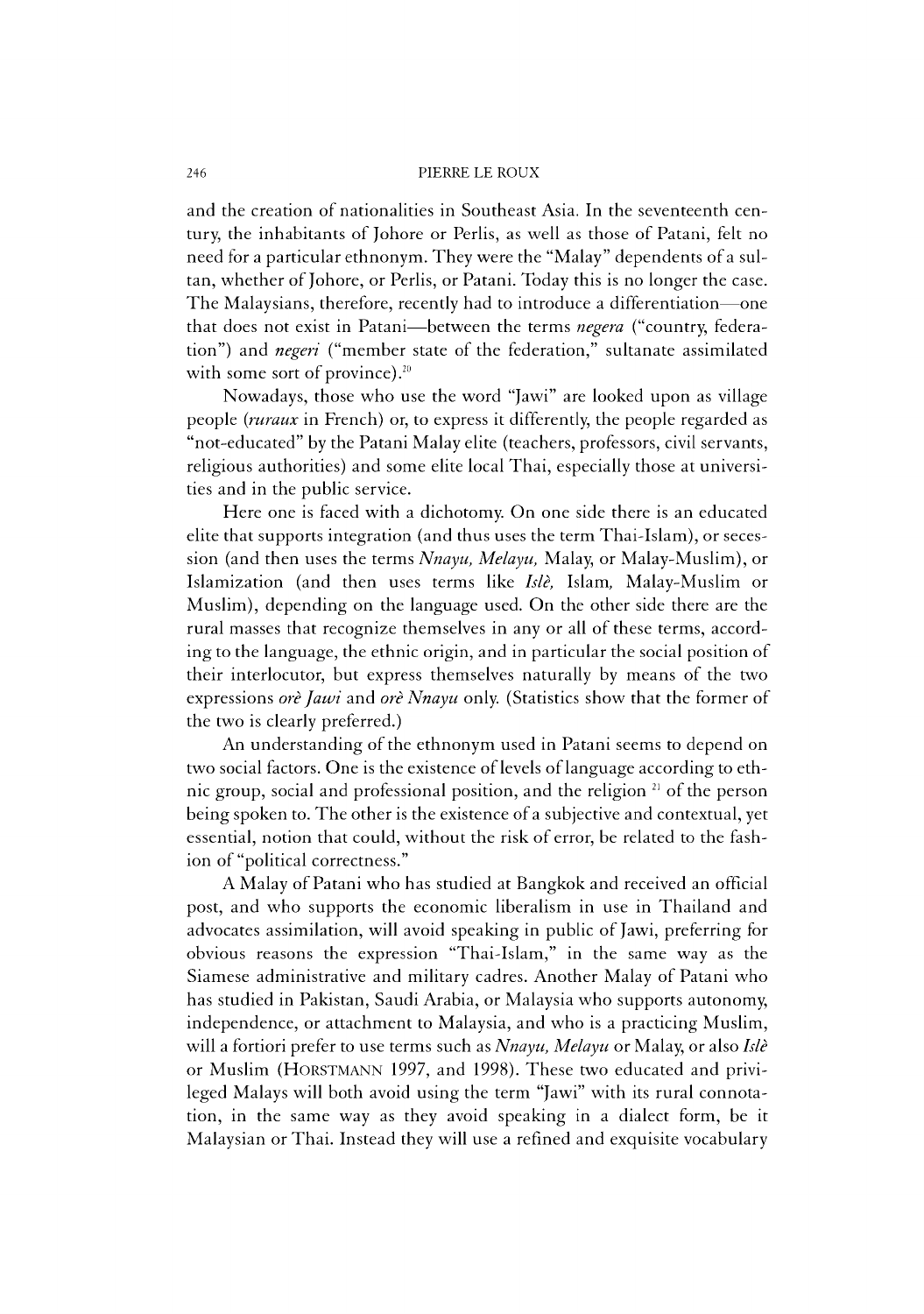close to the standard language: the Malaysian of Kuala Lumpur and, especially for writing, the Thai of Bangkok.

# PRESENT AND FUTURE

The inhabitants of Pattani, Yala, and Narathiwat are Muslims, most being Sunni. Since the end of the 1950s, and lately with increasing intensity, Islamization has been promoted with the support of the Muslim countries of the Near East. They finance the construction of mosques in place of the ancient wooden *sura,* which is more an Austronesian village common-house (or palaver-house) than a place of Islamic prayer. These countries also give financial assistance to teachers of the faith. The result is a certain hardening in the practice of religion and, very recently, a brewing conflict between the village traditionalist group, wishing to live their faith in a manner close to that of the Indonesians, and the reformist faction of "New Heads" *{Ppalo Baru*), who desire the hardening of doctrine and its daily application (LE ROUX 1993). WINZELER observes a similar situation in Kelantan:

Islam also figures prominently in the identity of Kelantanese Malays. Within the context of Malaysia and perhaps South-East Asia generally, Kelantan is marked by a strong popular commitment to Islam. As with other cultural and linguistic characteristics, Islam in the area has its peculiarities. There is considerable individual variation in piety and religious interest, and the syncretic nature of many popular beliefs and practices is notable. Various cultural performances and ritual still flourish that are questioned or condemned by the orthodox. (1985, 7)

Partly because of the influence across the Kelantanese border the situation in Patani is comparable: Islamic authorities forbid traditional practices and rituals such as the martial art *ddika (silat* in Malay), and the ancestor cult rituals that are usually performed on the occasion of a circumcision.

This hardening is fostered by the recent anarchic but spectacular development of the region, with its inevitable share of people who have lost out, as well as the example of Malaysia next door, in particular that of Kelantan, where Islam is rigorously followed.

The result for the Jawi is an intense acculturation, the driving forces of which are endemic unemployment, a veritable cult of imported articles shown on television, and the increasing ravages of drugs (especially heroin) and AIDS. Traditional Jawi society, too poorly armed to withstand this aggression but too well armed to engage in an endemic guerrilla war, finds escape only in religious rigor.

For such reasons (religion and economics) the processes of incultura-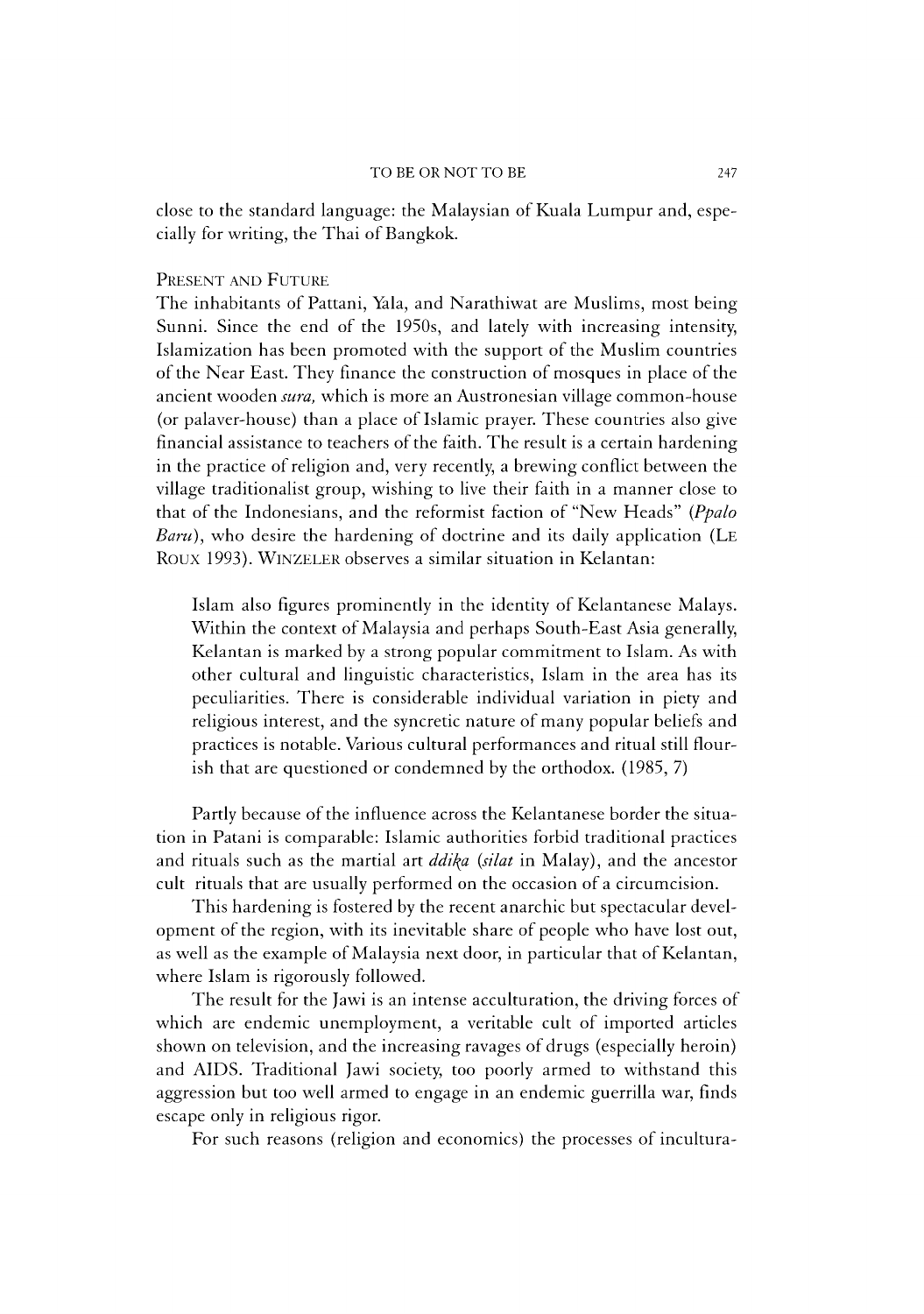tion and "globalization" grow ever faster and are increasingly encompassing and effective. Therefore, Jawi society is not frozen in time, it changes. Recently, within no more than five to ten years, some wealthy and middleclass people emerged from among the small minority of the Jawi people. They live in towns and prefer to refer to themselves as *ore Nnayu* more than *ore Jawi* (because for them the word Jawi has a heavy connotation of country, or rural people, similar to the term "hillbillies"). But they are only a politically oriented minority: those who call themselves *ore Nnayu* are most often, if not always, partisans either of independence or of fusion with Malaysia. Among the village people, however, the ethnonym Jawi has been in use at least from 1909 to the end of the 1980s.

The individual in this society has always to face four important features that do not exactly match. They are:  $(1)$  belonging to the Malay world,  $(2)$ adhering to the Muslim faith, (3) belonging to the region of Patani and, (4) having Thai nationality. It is difficult to affirm that the ethnic Malays living in Patani constitute a genuine ethnic group as they are. But they believe they are, and in fact are, different from the Malay citizens of Malaysia as well as from the Thai Buddhists in the other parts of the Thai kingdom. Their ethnonym serves to express that difference and their originality.

The situation of the Jawi is somewhat similar to the situation of the Thai minority of Kelantan. As WINZELER (1985, 90) describes it, their history is similar to that of the Jawi. Formerly, before the signature of the Anglo-Siamese Treaty in 1909, Kelantan was under Thai rule. But after 1909, some Thai settlers decided to stay in Kelantan, where their descendants still live today:

It is evident that the Thai are not entirely satisfied with their status in Kelantan. They are aware of being surrounded by a Malay majority which despises some of their customs and which requires conversion to Islam as a condition for intermarriage. They also feel that the Malay state government makes it difficult for them to engage in land transactions.

At the same time Kelantanese Thai attitudes towards Thailand are also ambivalent and their ethnic status in regard to the latter country equivocal, if in different ways than is the case in Kelantan.... The Kelantanese Thai, though speakers of a dialect of Thai, are aware of their cultural and linguistic differences from the Thai of Thailand. Except for the few who have had advanced monastic training in Thailand, the Kelantanese Thai do not master the sophisticated linguistics idioms of urban Thailand which are used by those Thai officials they may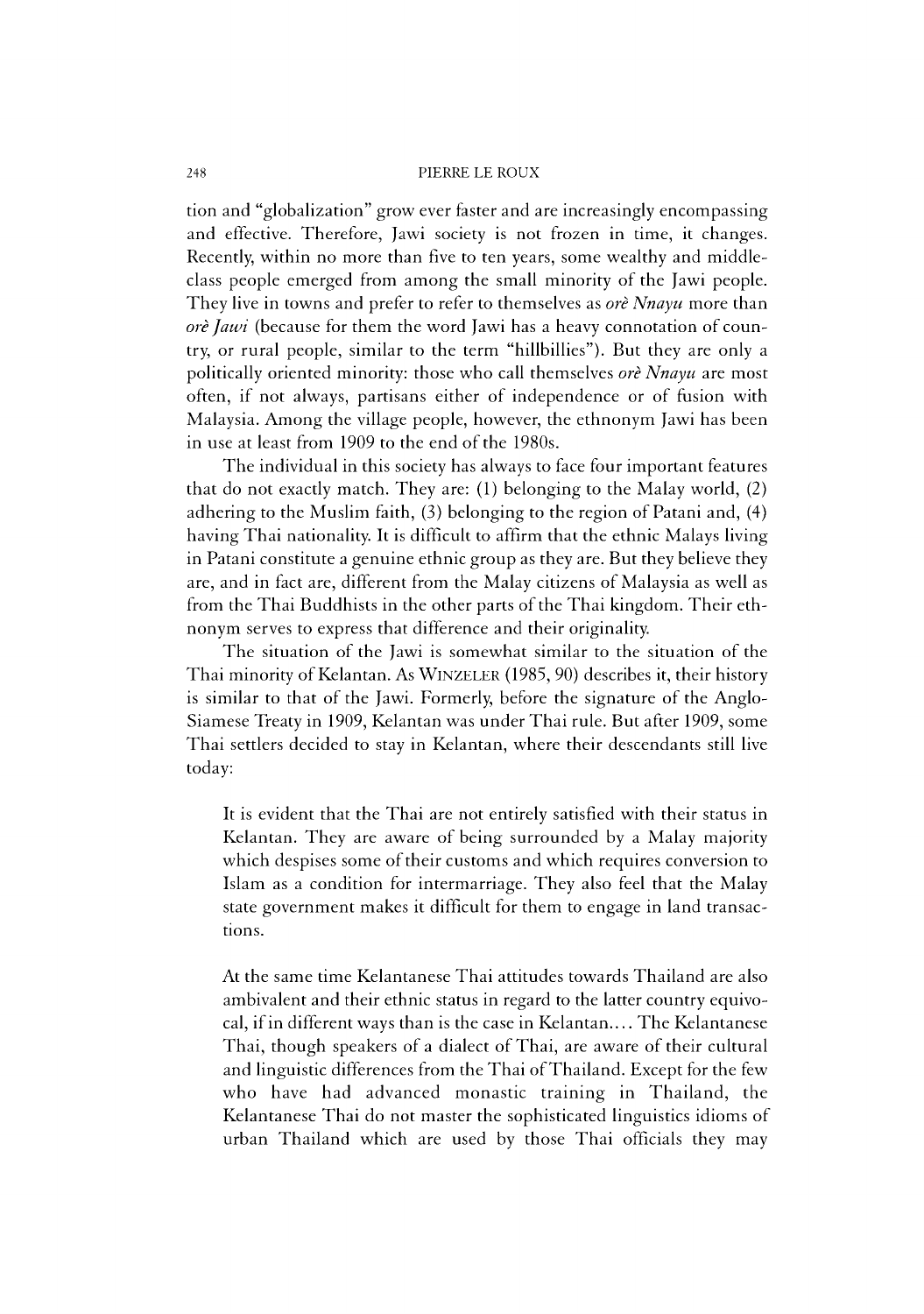encounter in the southern provinces. *In Thailand, Thai peasants from Kelantan, especially those from the more isolated communities, are thus apt* to be viewed as being not only 'country people' but as ethnically anomalous *as well. For the Kelantanese Thai, Thailand, especially that large and significant part of it they thin\ of as "Bang^pt^,is in a number of important respects a quite foreign country.* (My emphasis)

Though the Thai of Kelantan in many respects find themselves in a situation similar to that of the Jawi, they do not know or use any specific autonym in order to differentiate themselves from the Thai people of Thailand. One might regret that inhabitants of Kelantan other than the Thai, different as they are from those of Trengganu, do not possess their own endonym. However, the Malays of Thailand have lived through additional traumas and have an advantage: their evolution occurred in the midst of another country. For once, history grants the Malays of Thailand some compensation for losing sight of them. In fact, it is quite probable that, had Patani remained politically Malay and become Malaysian like its neighbors, the other sultanates, one would hardly pay attention to its inhabitants, for they would be Malaysian like the others.

The ethnonym "Jawi" is pragmatic because it stems from a particular usage and is not imposed. The term, furthermore, is useful because it is neutral. It refrains from referring directly to Islam while mentioning it implicitly, at least in its Asian context. It implies no political allegiance, either to Malaysia or to Indonesia. It does not pretend to appropriate the Malay world for itself, while integrating into it, but it avoids long and inconvenient circumlocutions and pejorative exonyms. Most important, it is forged and accepted by the inhabitants of Patani. This is why it would be in the interests of the Thai government to ratify this ethnonym, which would then provide the means for the scientific community to precisely designate a society in its geographic and cultural dimensions.

Still, these qualities cannot hide the fact that, outside the world of the Jawi themselves, their ethnonym meets almost total rejection. Those who use it do not really accept it. Whether by tolerating it in fact or denying it soon after by eradicating it with a terse explanation, this ethnonym is very much a reflection of the society it describes: a society in balance with itself and yet uncertain about its own future. Before the Jawi uncertain prospects loom, including possible ethnocide, $2$  perpetrated by cultural absorption within Siam, by the hardening of pro-Malaysian factions, and by growing religious fundamentalism which, in the long run, may result in the abandonment of a certain local distinctiveness for a fight for an uncertain independence.

Should the Jawi renounce their "Malaysianity" in favor of a transnational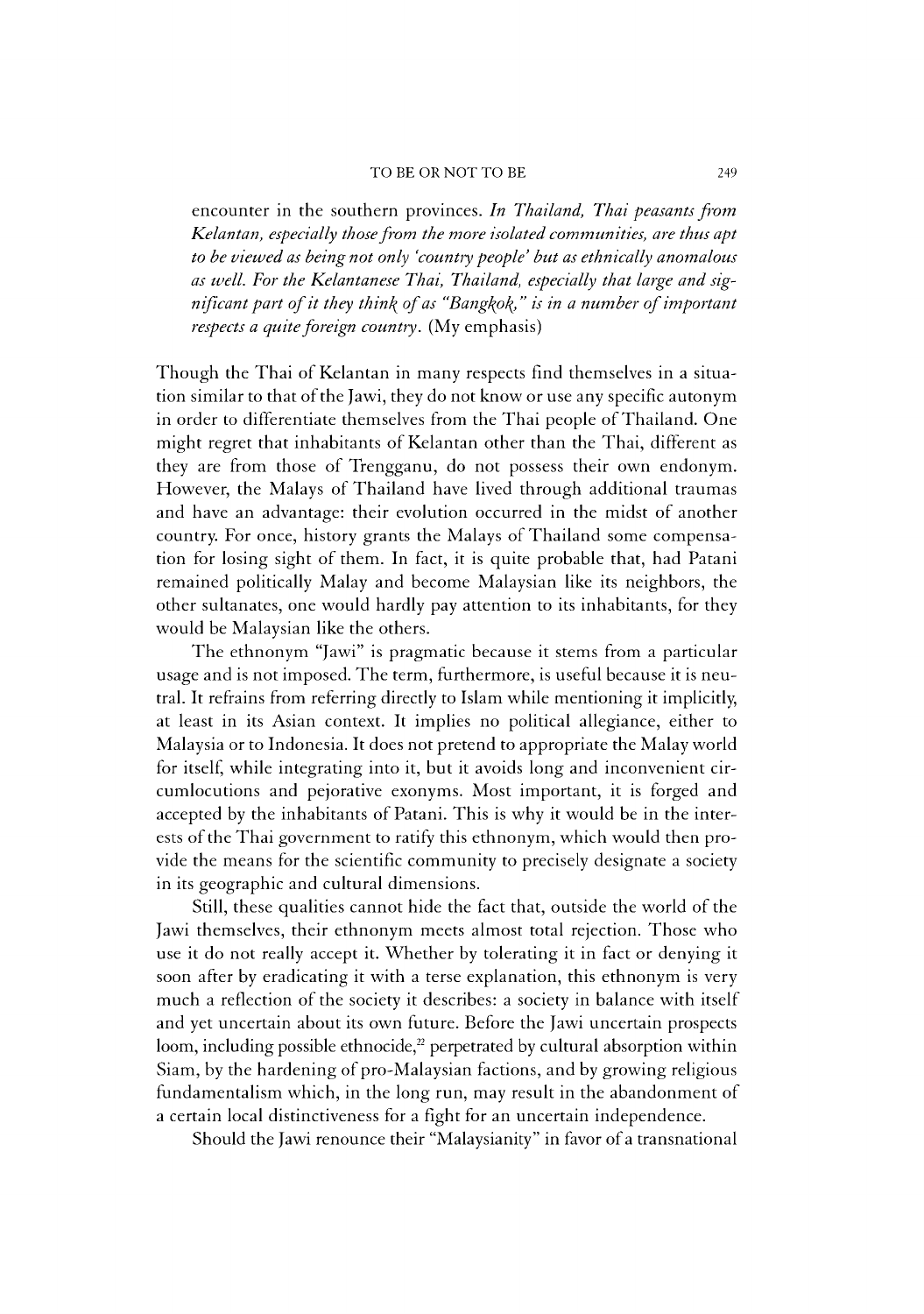religious identity or, on the contrary, should they defend and maintain their "Jawinity"? Should they maintain their own local culture, a Malay culture, which builds its existence precisely on the outside world's refusal to let it exist? And if they decide to do so, how much longer will they last?

# **NOTES**

\*This is a revised version of an article published in 1994 in French: Le paradoxe identitaire des Jawi de Thaïlande ou l'ethnonyme d'une transition. Cahiers des Sciences Humaines,  $30:435-53.$ 

1.Written historically with only one "t," this name is used when speaking about the former sultanate of Patani or Great Patani. I use the spelling with a double "t" for the present Thai province of Pattani, which is smaller than the former sultanate.

2. The Jawi language or Patani Malay is undergoing processes of monosyllabication and tonalisation. Consequently it uses long consonants in the initial position. The transcription system, the so-called *rumi tani,* was created during the first two meetings of "Workshops on the Phonology of Patani Malay" held on 6 January and 10 June 1995, at the Patani Campus of the Prince of Songkla University. For more information on the language of this area see COURT 1984, and 1995, LE ROUX 1995, WAEMAJI PARAMAL 1990, WILDING 1979.

3. The Siamese, too, attribute great importance to the elephant, especially to the white elephant, not only because of Indian influences on their culture, but also because of this animal's symbolism of purity and of Buddhism. The Indian naga, whom the Jawi often assimilate or confound with the Chinese dragon, similarly plays an important role in the mythic space of the Thai. However, here we are concerned with the point of view of the Jawi of Malay origin who consider the naga to be one of the most characteristic symbols of Siamese social space. They know that the white elephant is a symbolic figure of the Siamese. In order to avoid confusion and to set themselves apart, they depict their own white elephant as an animal with black tusks. It is further said that their own white elephant long antedates the white elephant of the Buddhists and of the Siamese. The white elephant with black tusks is the ancestor of all the elephants and the naga of the Siamese and the Sino-Thai with whom they have daily contact. This contact goes back to the first attacks against the sultanate of Patani and continues through its annexation by the Siamese, followed by Thai and Chinese merchants and entrepreneurs (see LE ROUX 1998a).

4. In fact, with the exception of the province of Satun, these Muslims speak the Malay dialect Jawi that is similar to the dialect of Kelantan on the other side of the border. In reality, it would be preferable to say "close" rather than "similar," because even though there are similarities (SWEENEY 1972; ASMAH HAJI OMAR 1977), phonological differences exist (COURT 1995).

5. Two other important customary objects used to signify cultural identity are the *\ayu~ atah-ning* (wooden overhead spar in the house roof; see LE ROUX 1998b and 1999) and *bedé kaba* (last cannon of Patani: a firecracker made of bamboo loaded with calcium carbide; see LE ROUX 1998c).

6. Many of the border towns are places developed by the Thai-Chinese aimed at the inhabitants of Malaysia who partake in sex tourism on a large scale; by comparison, the simple Jawi come out the more creditable. For more on this see WlNZELER 1985.

7. "Social space" is defined as "the space determined by the collectivity of systems which are characteristic of the relationships of a given ethnic group" (CONDOMINAS 1980, 14).

8. But not the spoken Patani Malay, which is called the "Jawi language."

9. This phenomenon is also found with the Indonesian expression *orang Jawa,*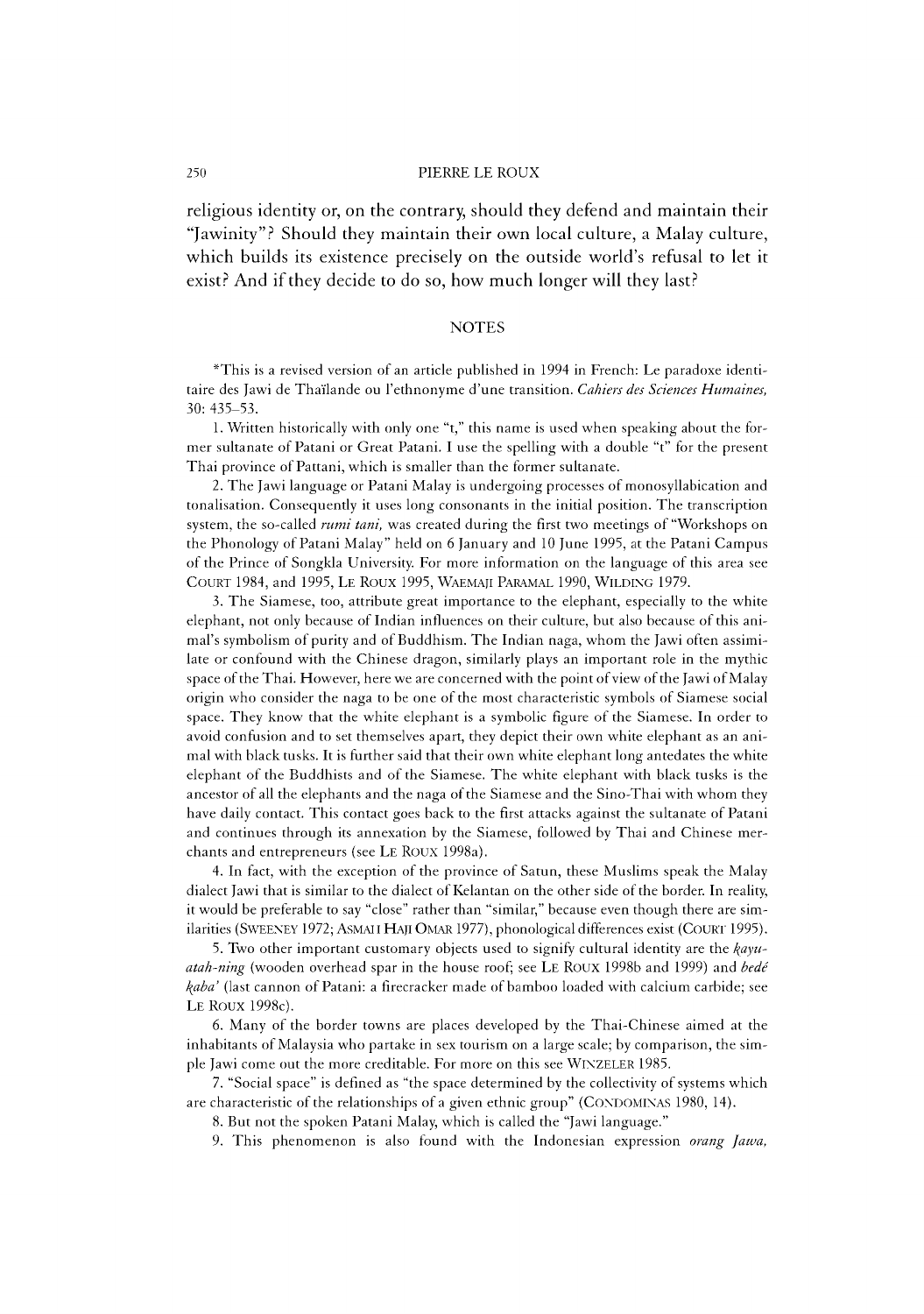"Javanese," a term that designates three different cultural circles: the inhabitants of western insular Southeast Asia; the inhabitants of the island Java; and the inhabitants of the eastern and central part of Java, its western part being called Sunda (Lombard, personal communication, 1995).

10. For a more complete account of the arrival of Islam in the area see BOUGAS 1992.

11 .LOMBARD 1990 adds in footnote 764: "It is Peter Floris who travelled in Siam and Patani.'

12. Moreover, the Jawi generally use classifying terms when the context is not sufficient to understand the intended meaning of the term. Thus, they use *sura jawi* for the writing style, *baso jawi* for the (spoken) language, and *ore jawi* for persons.

13. The Malaysians, together with the supporters of independence and the members of the PULO and other small groups, refuse to use any term other than *Melayu,* whereas the Thai, who want integration at all costs, encourage the exclusive use of the expression "Thai-Islam" or "Thai-Muslim."

14. See LOYRE DE HAUTECLOCOUE 1989 and CHEMAN 1990, 77 for information on M N LF (Misuari and Pundato factions of the Moro National Liberation Front), BMLO (Bangsa Moro Liberation Organization), MILF (Moro Islamic Liberation Front), and M ORO (Moro Revolutionary Organization). It seems to be quite the same for the term "Dayak," which designates very different indigenous societies from the island of Borneo including Iban, Kayan, Kenyah, and Punan.

15. I readily agree with this part of F. Raillon's text.

16. Indonesia adopted Bahasa Indonesia (written in *rumi,* romanized script) at Bandung on 28 October 1928 and Malaysia proclaimed Bahasa Malaysia its official language in 1957. This political choice to adopt a national language also implied the abandonment of the *jawi* script for *rumi* (see LLAMZON, 1975, 8 and 10).

17. On Samsam see ARCHAIMBAULT 1957, ANNANDALE and ROBINSON 1903-1907 and LE Roux 1999.

18. An "exonym" is an ethnonym given to an ethnic group by other groups. An "endonym" is an ethnonym used by an ethnic group within its own community.

19. In many cases, when the Jawi want to speak of the region of the three provinces (Patani, Yala, Narathiwat) collectively, they simply say "Patani," which then refers to the whole territory of the ancient sultanate. That is also the usage I adopted for this article.

20. On this interesting point see the (yet unpublished) proceedings of the symposium organized by D. Perret (EFEO) and the National Museum of Kuala Lumpur (1996).

21.Regarding this subject I refer the reader to the second volume of the collection edited by A. FORBES (1989), in particular to the article by CHAIVIVUN PRACHUABMOH. This author focuses on the role of women in maintaining ethnic identity, but also offers a comprehensive and pertinent analysis of the question of identity and of interethnic relations. However, while the author discusses the same complex interactions and hypotheses about the Jawi as myself, and offers a similar analysis as mine, she exclusively uses the term *Nayu {Nnayu* in Jawi) in places where I opt for the term *Jawi.* In doing so she illustrates, without knowing it, the appropriateness of my hypothesis concerning the different levels of language, a hypothesis she herself discusses at length. Being a Thai she no doubt heard only *Nayu,* as she writes the term (while it should be *Nnayu),* because her informants would have taken her ethnic background into consideration and, therefore, would not have used the word "Jawi" when speaking with her.

22. The term "ethnocide" here is understood as the "intentional destruction of an ethnic group as such," by sociocultural assimilation or by dispersion, and not in the strict sense of physical elimination or genocide. For a similar usage of this term in French see SlMON 1973, 42.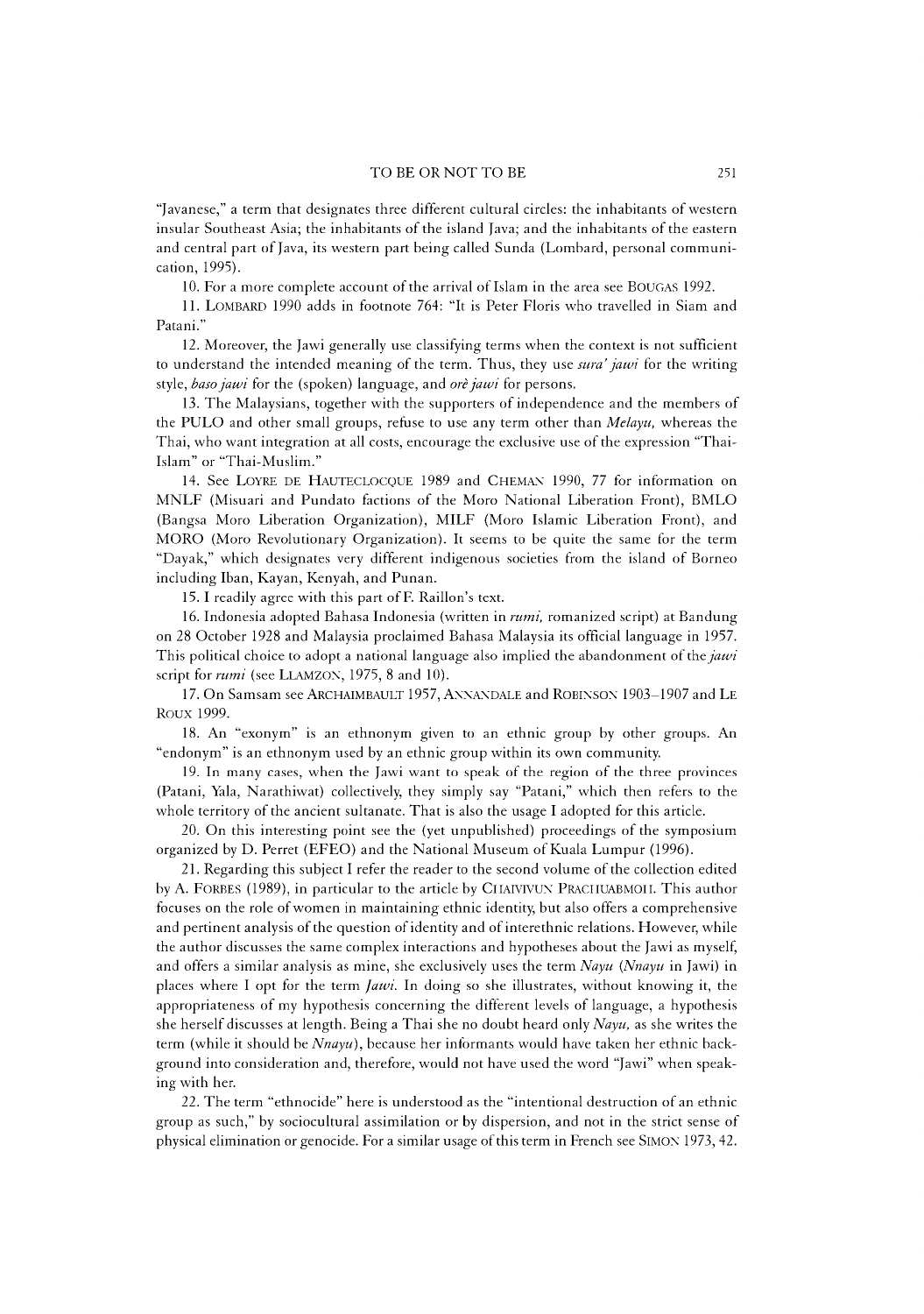# REFERENCES CITED

ANNANDALE, Nelson Thomas and Herbert C. ROBINSON

- 1903—1907 *Fasciculi Malayenses. Anthropological and zoological results of an expedition to Pera\ and the Siamese states,1901—1902, undertaken under the auspices of the University of Edinburgh and the University of Liverpool, Anthropology, part I-II Zoology, part I-IV, supplement map and itinerary.* London: Longmans, Green, Williams, and Norgate.
- ARCHAIMBAULT, Charles
	- 19)7 A preliminary investigation of the Sam Sam of Kedah and Perlis. *Journal of the Malayan Branch of the Royal Asiatic Society* 30(1): 75—92.
- ASMAH HAJI OMAR
	- 1977 *The phonological diversity of the Malay dialects.* Kuala Lumpur: Dewan Bahasa dan Pustaka. (Bahagian Pembinaan dan Pengembangan Bahasa, "Penerbitan Ilmiah" no. 2)
- BOUGAS, Wayne
	- 1992 Surau Aur: Patani's oldest mosque. *Archipel. Études interdisciplinaires sur le Monde Insulindien* 43: 89—112.
- Bruneau, Michel
	- 1987 La minonte musulmane maiaise du Sud de la Thailande. Analyse geopolitique. In De la voute céleste au terroir, du jardin au foyer. Mosaïque sociographique. Hommage *à Lucien Bernot,* ed. B. Koechlin, F. Sigaut, J. M. C. Thomas, G. Toffin, 675–87. Paris: Editions de l'EHESS.

CHAIVIVUN PRACHUABMOH

1989 The role of women in maintaining ethnic identity and boundaries: A case of Thai Muslims (the Malay-speaking group) in Soutn fhailand. In *Politics of the Malay-Speaking south:* vol 2, *The Muslims of Thailand*, ed. A. D. W. Forbes, 113–50. Gaya: Centre for South East Asian Studies.

#### CHEMAN, W. K.

- 1990 *Muslim separatism: The Moros of southern Philippines and the Malays of southern Thailand.* Singapore: Oxford University Press.
- COEDES, George
	- 1968 *The Indianized states of Southeast Asia.* Honolulu: The University Press of Hawaii. (First published in 1948)
- CONDOMINAS, Georges

# CORTEZ, Georges

- 1996 *Enquetes sur les pecheurs Jawi de Patani et Narathiwat (Thailande du Sud). Rapport final.* Patani: Prince of Songkla University.
- COURT, Christopher A. F.
	- 1984 *A I hai-Pattani Malay dictionary,* ed. Christopher Court and Paitoon Masminchainara, Patani, Faculty of Humanities and Social Sciences, Prince of songkla University. (In Thai)
	- 1995 The phonological system of Patani Malay/ The long consonants in Patani Malay/ Conversion system from Standard Malay to Patani Malay/ Monosyllabication and tonalisation in Patani Malay. Presented at the "Workshops on the Phonology of Patani Malay," 6 January and 10 July. Patani, Prince of Songkla University.

# CRAWFURD, John

1967 *Journal of an embassy to the courts of Siam and Cochin China*. Singapore: Oxford University Press. (First published 1828)

<sup>1980</sup> *L'Espace social. A propos de l'Asie du Sud-Est.* Paris: Flammarion.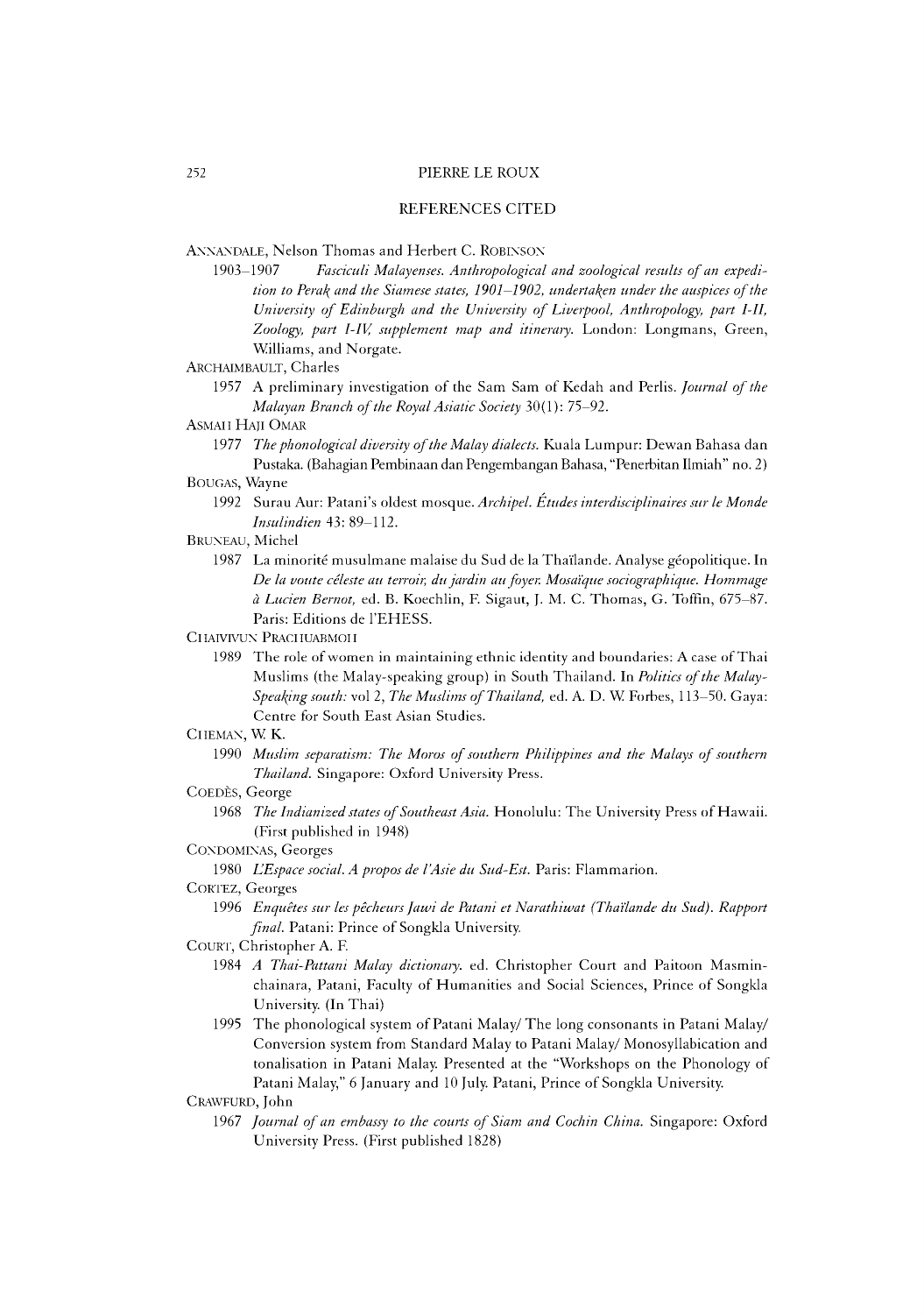FORBES, A. D. W, ed.

- 1989 *Politics of the Malay-Speaking south.* 2 vols. Gaya: Centre for South East Asian Studies. FRASER, Thomas M., Jr.
	- 1962 *Rusembilan: A Malay fishing village in southern Thailand.* New York: Cornell University Press.

GOLOMB, Louis

1986 Ethnic minorities as magical/medical specialists in Malaysia and Thailand. In *Cultural identities in northern peninsular Malaysia,* ed. Sharon A. Carstens, 47—54. Athens: Ohio University.

HAMONIC, Gilbert

1985 La fete du grand Maulid a Cikoang. Regard sur une tarekat dite "shfite" en pays makassar. *Archipel. Etudes interdisciplinaires sur le Monde Insulindien* 29:175—91.

# HEMMET, Christine

1994 Les Pak Tai. *Peninsule. Etudes interdisciplinaires sur VAsie du Sud-Est peninsulaire.* 29(2) : 99—129.

HORSTMANN, Alexander

- 1997 Lifestyling as empowerment: Strategies of social actors in time and space. *Tai Culture. International Review on Tai Cultural Studies* 2(2): 74—87.
- 1998 Communities of practice, communities of interest: The making of consumers in southern Thailand. In *Proceedings of the EIDOS-Conference on Globalization, Development, and the Making of Consumers* (13-16 March 1997, Leiden, The Netherlands), ed. Richard Fardon. The Hague, London: SOAS.

#### IBRAHIM SYUKRI

1985 *History of the Malay kingdom of Patani: Sejarah Kerajaan Melayu Patani.* Translated by Conner Bailey and John N. Miksic. Athen: Ohio University.

KOBKUA SUWANNATHAT-PIAN

- 1988 *Thai-Malay relations: Traditional intra regional relations from the seventeenth to the early twentieth centuries.* Singapore: Oxford University Press.
- LE ROUX, Pierre
	- 1993 Les "têtes nouvelles." Intrusion d'une forme rigoriste de l'islam chez les Jawi, Malais de Thailande. *Revue du Monde Musulman et de la Mediterranee* 68-69 (2/3):  $201 - 12.$
	- 1994 EElephant Blanc aux Defenses Noires. Mythes et identite chez les Jawi, Malais de Patani (Thailande du Sud). Ph.D. dissertation, EHESS, Paris.
	- 1995 Compte rendu du "First Workshop (6 January) and Second Workshop (10 July) on the Phonology of Patani Malay," Ateliers animés par Christopher Court, Patani, Prince of Songkla University.
	- 1997 Gens de savoirs, gens de pouvoir: les *bohmo* chez les Jawi (Patani, Thailande du *Sud). Annales de la Fondation Fyssen* 12: 53—72.
	- 1998a Elephas minutus (sic). Eléphants nains et éléphants-minuscules: la légende jawi du Gajoh Mino à propos d'un canular récent en Thaïlande. Acta Geographica 114: 95—105.
	- 1998b "Ce bois-au-dessus. Porte-berceau, exorciste et marqueur identitaire. Un exemple de technologie symbolique chez les Jawi a propos d'architecture traaitionnelle (Patani, fhailande du *Sud). Aseanie* 3. (In press)
	- 1998c *Bede \aba* ou les derniers canons de Patani. Une coutume commemorative des Jawi (Malais de Thaïlande du Sud). *Bulletin de l'École Française d'Extrême-Orient*. (In press)
	- 1999 Coude magiaue, eau lustrale et bton enchant. Rites et croyances dans la construction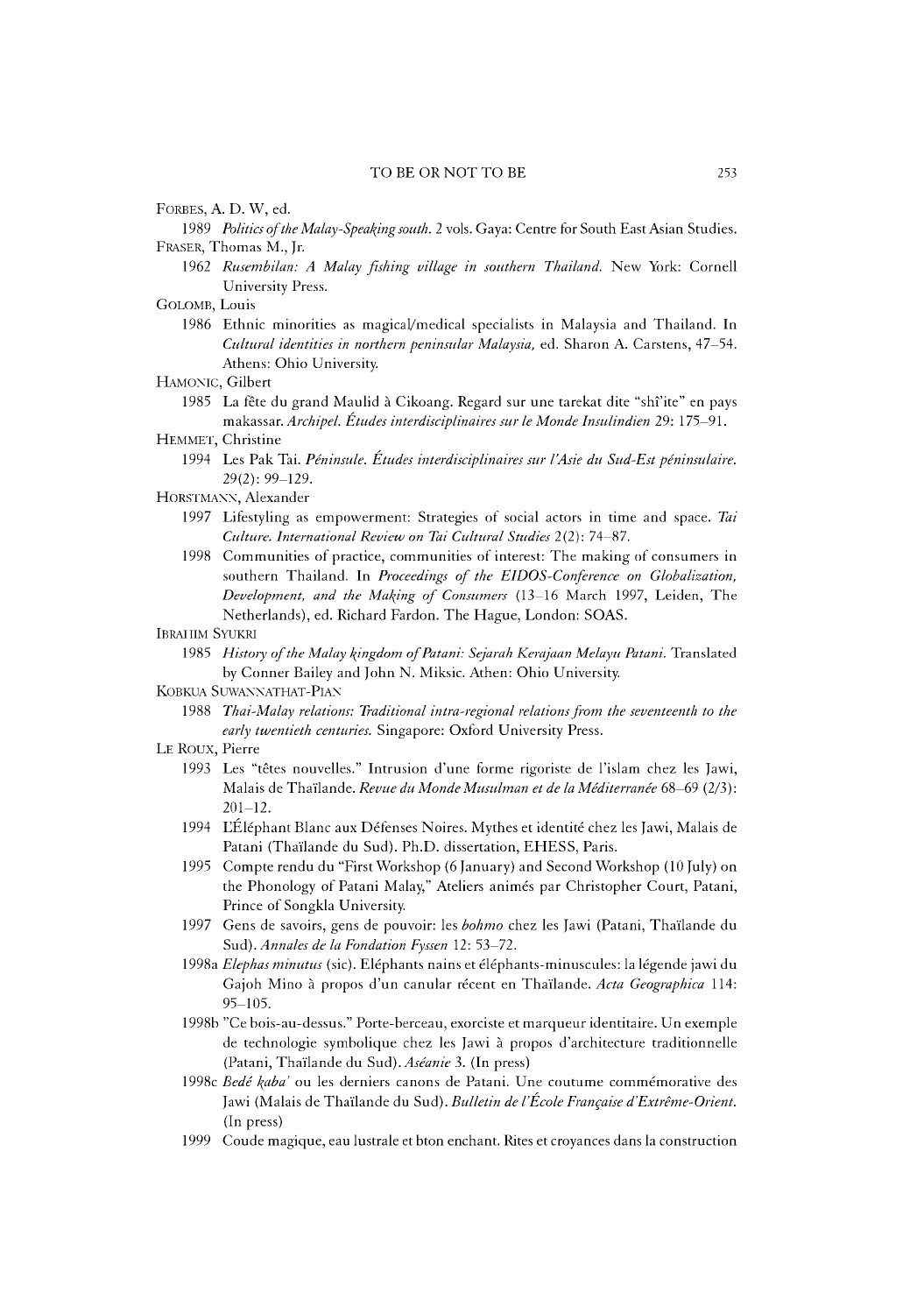de Fhabitat traditionnel des Jawi (Patani, Thailande du *Sud). Journal of the Siam Society* 86:1—25.

Llamzon, Teodoro A.

1975 The problems of group versus national identity in the development of national languages in Southeast Asia. *Journal of the Siam Society* 63(2): 4—21.

- LOMBARD, Denys
	- 1989 La Pensee Malaise. Encyclopedic philosophique universelle, vol.1*. LUnwers philosophique,* 1605-1607. Paris: PUF.
	- 1990 *Le Carrefour javanais. Essai d'histoire globale*. Paris: Ed. de l'EHESS, ("Civilisations et sociétés," 79), 3 vols.
- LOYRE DE HAUTECLOCQUE, Ghislaine

1989 *A la recherche de Vislam philippin. La communaute maranao.* Paris: EHarmattan. MONOD, Théodore

- 1954 *Pour une classification des engins depeches.中 conference internationale des AJncanistes occidentaux, Fernando-Poo, vol. 2, Madrid, 119-42.*
- MORGAN, Jacques de
	- 1993 *Exploration dans la presqu'île malaise. Royaumes de Pérak et de Patani.* Paris: Imprimerie Générale A. Lahurek. (First published 1886)
- NANTAWAN HAEMINDRA
	- 1976 The problem of the Thai-Muslims in the four southern provinces of Thailand (Part *Ono). Journal of South-East Asian Studies* 7(2): 197—225.
- **OMAR FAROUK** 
	- 198b The origins and evolution of Malay-Muslim ethnic nationalism in southern Thailand. In *Islam and society in Southeast Asia,* ed. Abdullah Taufik and ^haron Siddique, 250–81. Singapore: Institute of Southeast Asian Studies.

# POLO, Marco

- 1980 *Le Devisement du monde. Le livre des merveilles*. Tome 2. Paris: Ed. la Découverte. Texte intégral établi par A.-C. Moule et Paul Pelliot, version française de Louis Hambis, introduction et notes de Stephane Yerasimos, cartes de Pierre Simonet. (First published 1955)
- RAILLON, Frangois
	- 1993 Asie du Sud-Est, l'islam réaliste circonvient l'État-Nation. Revue du Monde *Musulman et de la Mediterranee* 68—69 (2/3): 171—87.

#### ROFF, William R., ed.

- 1974 *Kelantan: Religion, society and politics in a Malay state.* Kuala Lumpur: Oxford University Press.
- SlMON, Pierre-Jean
	- 1973 Propositions pour un lexique de mots-cies. *Asie du Sud-Est et Monde Insulindien* 4(2): 33-46.
- SKEAT, W. and C. O. BLAGDEN

190b *Pagan races of the Malay Peninsula.* London: Macmillan.

- Smalley, William Allen
	- 1994 *Linguistic diversity and national unity: Language ecology in Thailand.* Chicago: The University ot Chicago Press.

#### **SURIN PITSUWAN**

1985 *Islam and Malay nationalism: A case study of the Malay-Muslims of southern Thailand.* Bangkok: Thai-Kadai Research Institute, Thammasat University.

# SWEENEY, Amin

1972 *The Ramayana and the Malay shadow-play.* Kuala Lumpur: Penerbit Universiti Kebangsaan Malaysia.